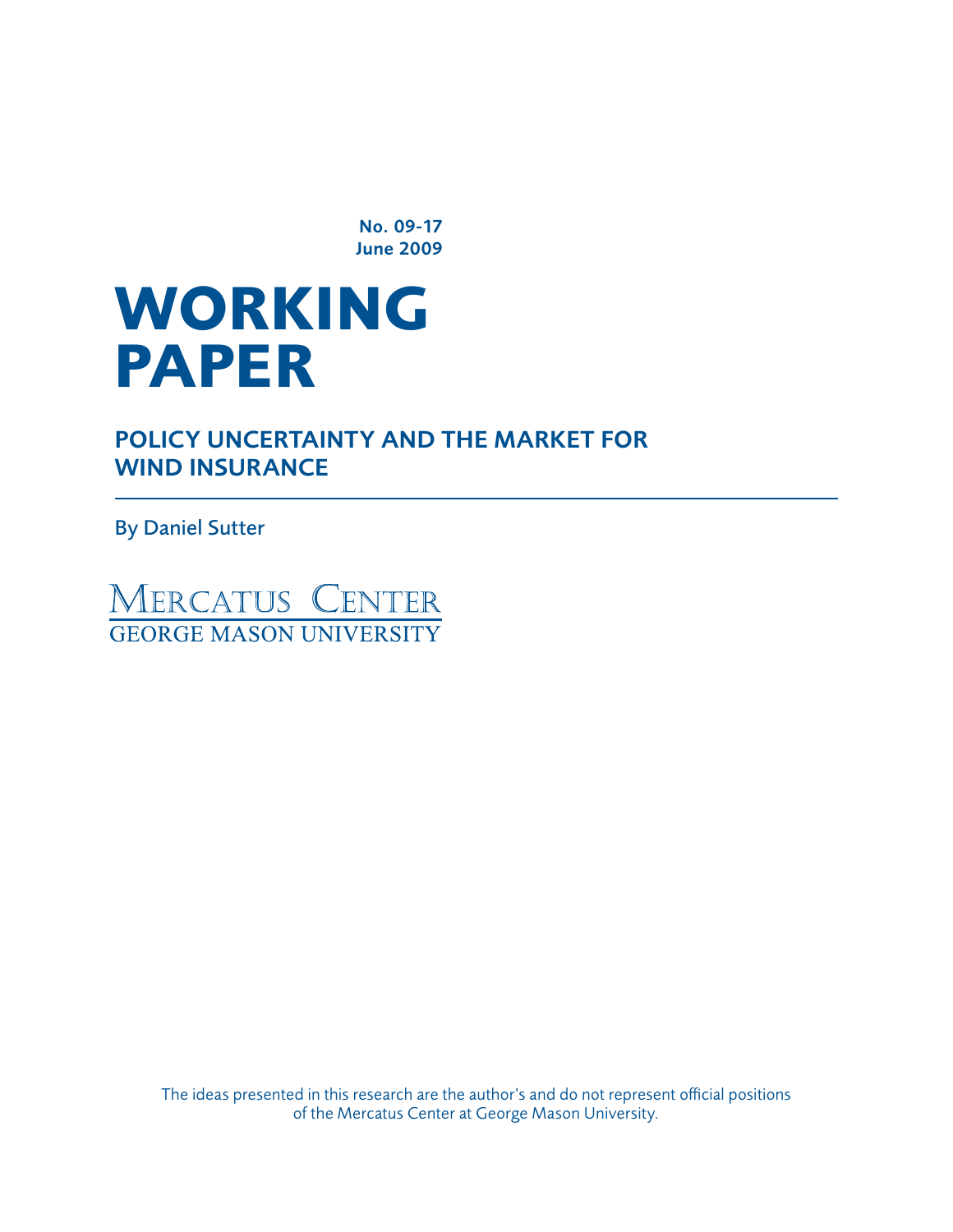**Policy Uncertainty and the Market for Wind Insurance**

#### **Daniel Sutter**

Mercatus Senior Affiliated Scholar Department of Economics & Finance University of Texas—Pan American Edinburg, TX 78539-2999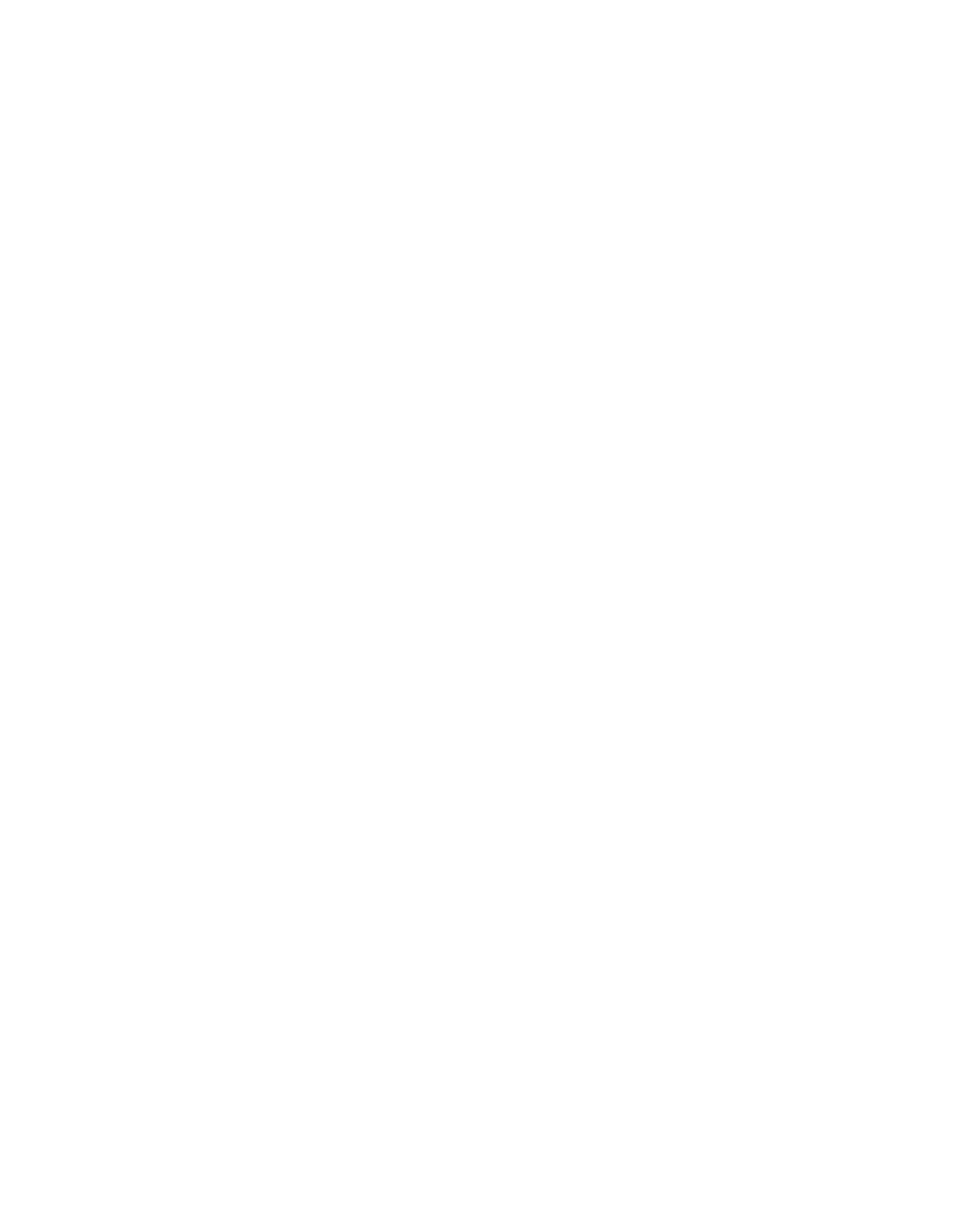#### **1. Introduction**

 On August 29, 2005, Hurricane Katrina struck the Gulf Coast, resulting in over 1,000 deaths, the most of any hurricane in the United States in over 75 years, and a record \$40 billion in insured losses. In addition, Katrina caused \$18 billion in losses to the National Flood Insurance Program (NFIP), leaving the program bankrupt. In the aftermath of Katrina, many state residual markets for property insurance have experienced considerable growth. Residual markets are designed to serve as an insurer of last resort to enable homeowners and businesses to secure required insurance even during periodic fluctuations in the market. Seven states have dedicated residual markets for wind insurance, or wind pools, and a number of these statesupported entities have grown past any role as an insurer of last resort and become a means of providing subsidized insurance to coastal residents (Pompe and Rinehart 2009). In addition, all but two Atlantic coast states which do not have wind pools have general residual markets, or Fair Access to Insurance Requirement (FAIR) plans, which provide coverage for coastal properties, among others.

 Figures 1 and 2 display the growth experienced by the state wind pools in North Carolina and Texas since Hurricane Katrina. The Texas Windstorm Insurance Association (TWIA) has quadrupled in size since 2001, and the growth has been particularly rapid since 2005, with a 151 percent increase in total liability in force between 2005 and 2007. The North Carolina Insurance Underwriting Association has experience a 157 percent increase in policies in force and a quadrupling of liability in force between 2003 and the end of 2008. Property-casualty insurance is subject to a well-recognized cycle, and catastrophic losses tend to lead insurers to write less new insurance and raise rates for existing policy holders to replenish reserves (Born and Viscusi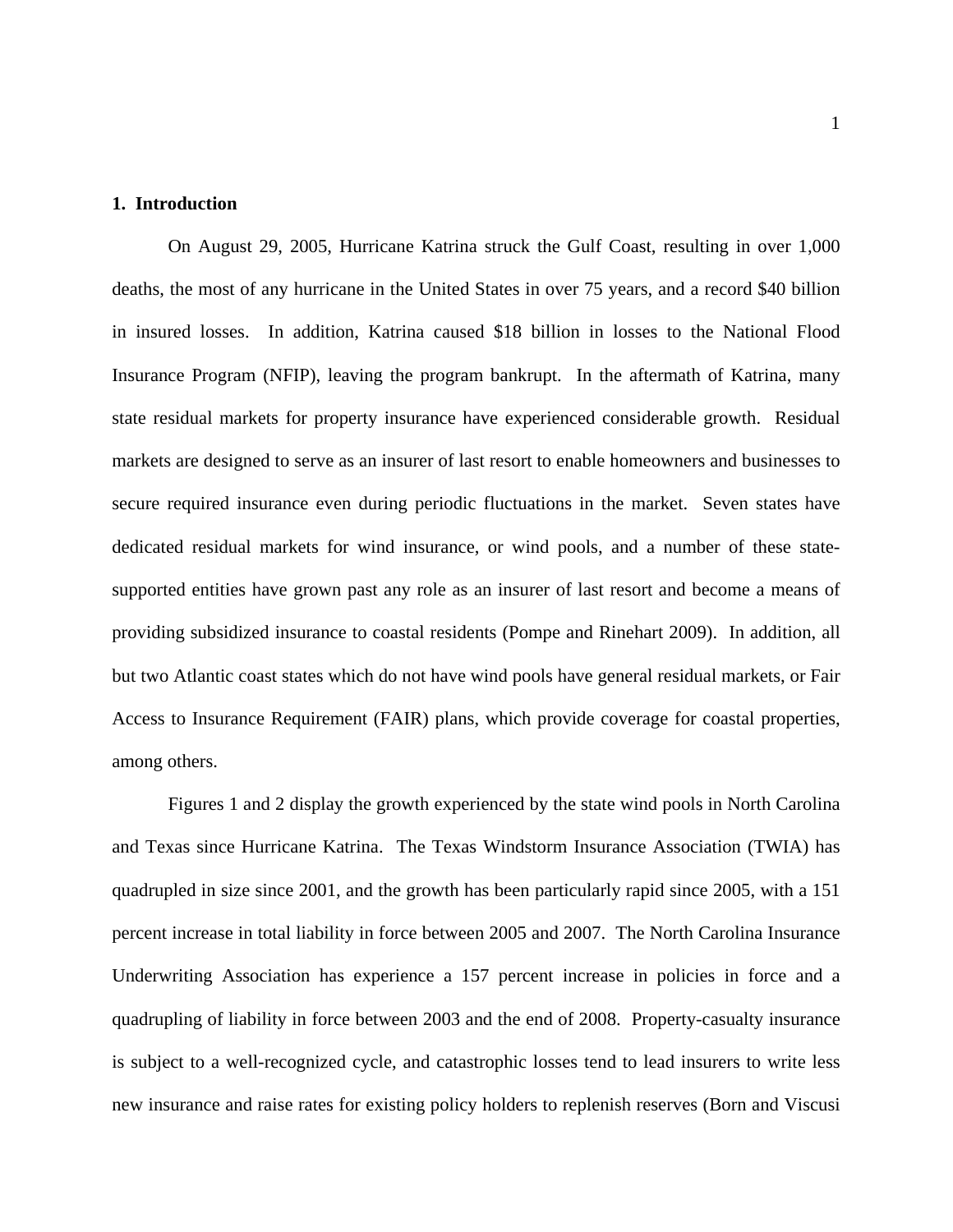2006). But the reduction in insurance availability in the Atlantic and Gulf coast is alleged to go much beyond a cycle, and has been widely described as companies "abandoning" coastal areas (Taylor 2008). Some observers now question if hurricane risk is even insurable. The announced exit of State Farm, the nation's largest insurer, from the Florida homeowner's market in January 2009 symbolizes this abandoning of the coast. The 110th and 111th Congresses considered legislation to extend the NFIP to cover wind insurance as well.

 The above discussion suggests that the decrease in wind coverage in coastal areas following Katrina is due to market inefficiency, which some might attribute to excessive concern by insurance companies about ensuring a sufficiently high profit margin. But at least two alternative explanations for the increase in state residual market coverage exist. First, insurers could be writing less insurance in response to new information about expected hurricane losses. Hurricanes occur infrequently and have the potential to result in extremely large, correlated losses, which creates the difficulty of insuring against catastrophes. But the infrequency of major hurricane landfalls also means that actuaries, engineers, and catastrophe-risk modelers rarely get to learn about the determinants of hurricane losses. By contrast, insurers learn about losses in auto accidents or hail storms every year. Insurance companies may have revised upward their expectation of losses in future hurricanes based on storms of 2005, resulting in a desire to charge higher rates. If regulators refuse to permit rates to rise, the reduced availability of insurance is simply a price ceiling induced shortage.

 Second, the actions of insurance regulators and other policy makers may be generating policy uncertainty regarding future costs. State insurance commissions regulate rates and contracts and take actions for a variety of political purposes. Many of these actions increase costs directly for insurers, but also generate uncertainty regarding future policy decisions, and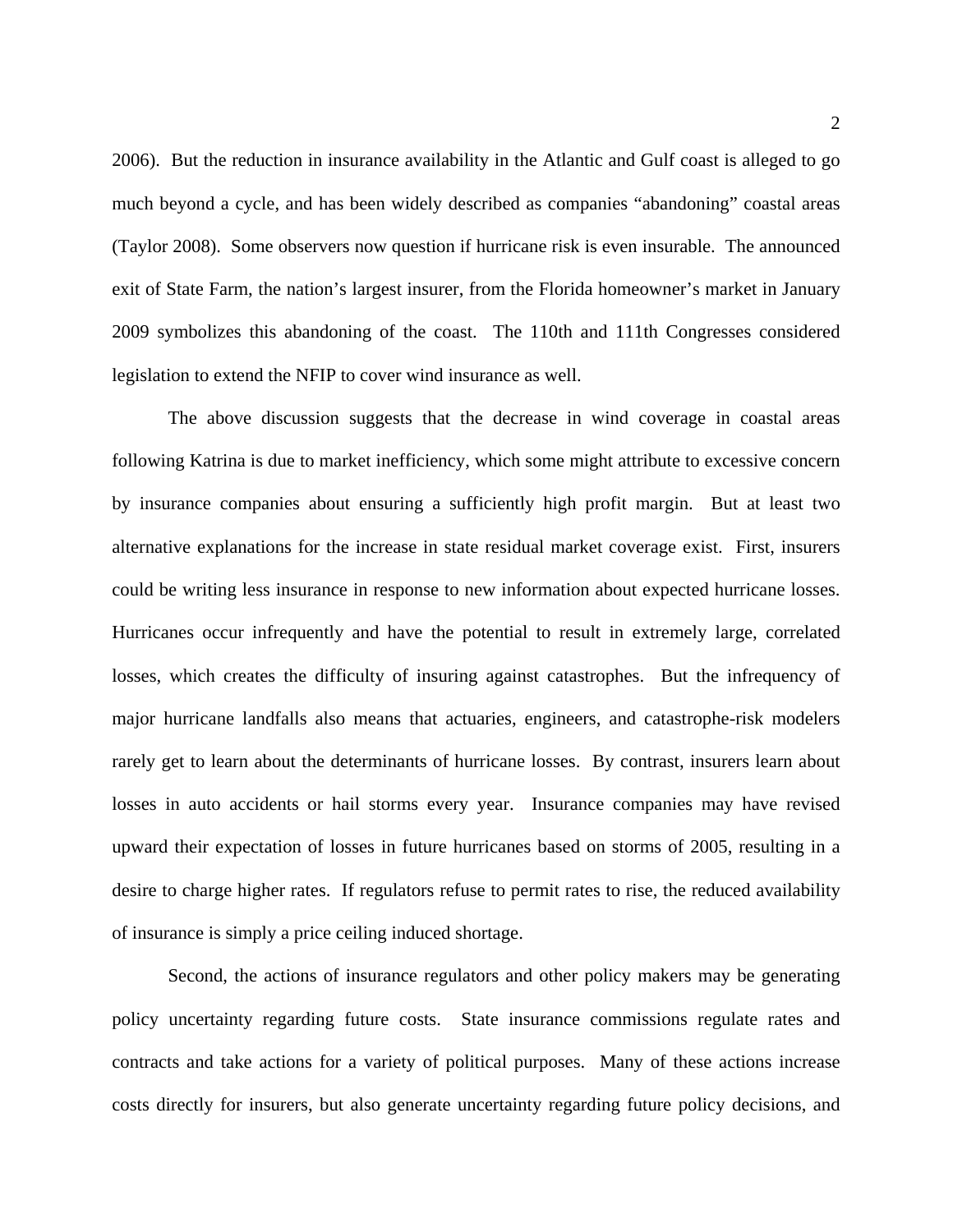this policy uncertainty, in the spirit of Robert Higgs' (1997) regime uncertainty, increases the potential for even more costly actions in the future. While increase in costs in the first alternative is largely unavoidable, the costs and uncertainty due to bad policy decisions are in theory avoidable, if not politically feasible.

 This paper is organized as follows. Section 2 discusses the conventional wisdom regarding the flight of insurance companies from coastal areas and interprets the flight in terms of economic models of herding. Section 3 discusses the first alternative explanation, that the hurricanes of 2004–05 increased expected losses from future hurricanes. Specifically, these seasons highlighted the potential for two major hurricanes to strike population centers along the U. S. coast in the same season, and the need for insurance companies to prepare for such an event. Section 4 discusses the concept of policy uncertainty and discusses specific sources of uncertainty from 2005, including litigation by state regulators against leading insurers. Section 5 examines changes in the premiums written by leading insurance companies in coastal states between 2005 and 2007 for evidence of herding. The analysis undermines both the abandonment of the market of coastal states by leading insurers and herding, as changes in underwriting by insurers across coastal states are basically uncorrelated. By contrast, herding predicts positive correlation in premiums among herders. Section 6 concludes. The logic of concentrated benefits and dispersed costs suggests that state policy makers will respond to the demands of coastal residents following hurricanes, and these time inconsistent actions imply that policy uncertainty will be pervasive. Federal regulation may be one way to tie the hands of state policy makers and create a more market-friendly environment for wind insurance.

#### **2. Herding and Inefficient Exit of Insurers**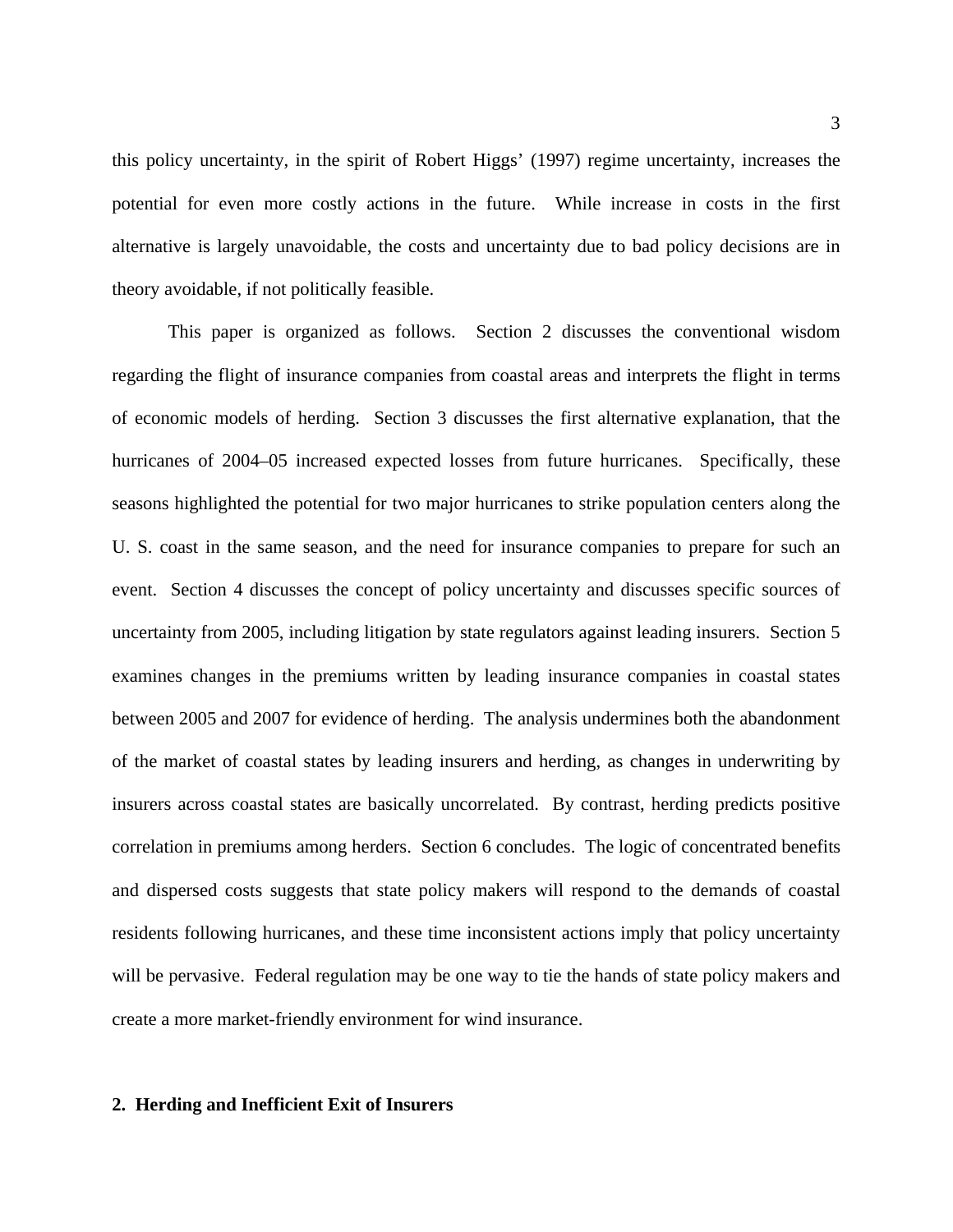Insurance companies from Texas to Cape Cod reduced their exposure in high-risk coastal areas after Katrina. Insurance companies may want to revise their book of business in the aftermath of a major hurricane for numerous reasons; an insurer might suffer heavy losses and temporarily experience loss of capacity or ability to pay claims, or realize they have more exposure than desired in high-risk coastal areas. The reduction in capacity following a catastrophe is part of the well-recognized cycle (Born and Viscusi 2006). The market response following Katrina has been attributed to much more than an adjustment process in which some companies reduce their exposure while others take advantage of this opportunity to expand their business. U. S. Representative Gene Taylor (D, Mississippi) describes the situation as follows:

In the aftermath of Hurricane Katrina, the insurance industry has proven beyond all doubt that the private insurance market is not capable of offering adequate coverage in coastal communities. The insurance and reinsurance industries have a well-developed pattern of exploiting the market conditions after a major catastrophe to simultaneously reduce the risk while hiking up their premiums . . . . Insurance companies have blamed Katrina as they have stopped writing new policies and doubled, tripled, or quadrupled premiums on existing policies. They have not confined this price gouging to Mississippi and Louisiana, but have jacked up premiums and reduced coastal risk from the Texas Coast to Long Island and Cape Cod (Taylor 2008, p.788).

The alleged mass exodus of leading insurers from coastal markets has been attributed to greed, and has led some observers to question if hurricanes may now be uninsurable.<sup>[1](#page-6-0)</sup>

 Inefficient abandonment of coastal markets would be easier to explain if homeowners insurance markets were highly concentrated. If a handful of companies wrote all of the insurance, perhaps an insurance cartel could be manipulating the market. But considerable competition or potential competition exists in homeowners insurance markets of all coastal

<span id="page-6-0"></span><sup>&</sup>lt;sup>1</sup> Insurability refers to the potential for insurers to pool risk and sell coverage at a premium which people would purchase (Kunreuther 1998).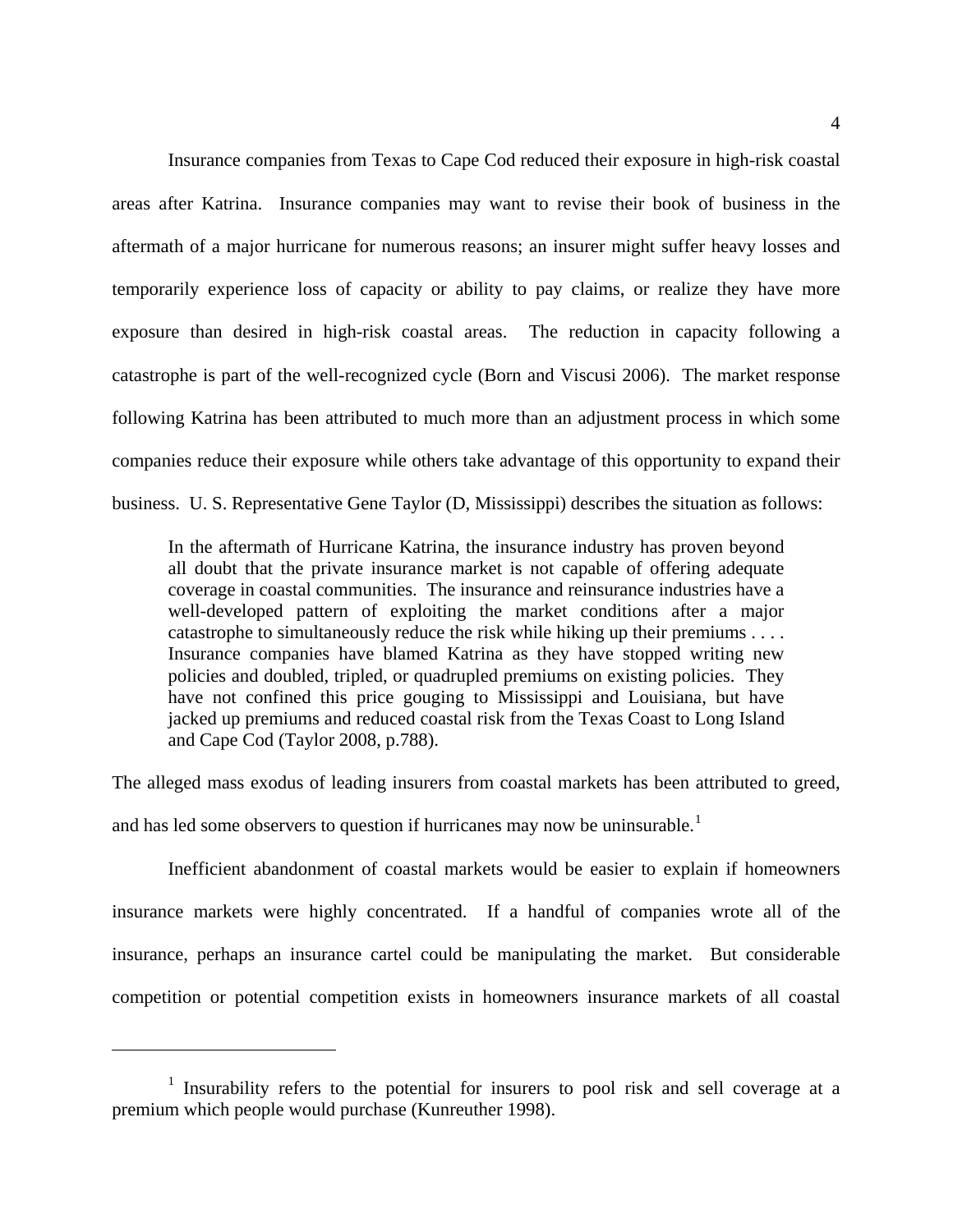states. If companies with a one percent share of premiums in the market are considered competitors, then the number of competitors in the 18 Atlantic and Gulf Coast states ranged from 13 to [2](#page-7-0)8, with an average of  $18.4$ .<sup>2</sup> And other companies write insurance in these states and could take advantage if leading insurers abandoned a profitable market. The number of potential competitors, companies with one-tenth of 1 percent of homeowners premiums in 2007, ranged from 31 to more than 50 with an average of 43.1. In addition, other companies write insurance for commercial property in these states. Even though commercial property specialists may have greater expertise in underwriting commercial risks, they possess knowledge of risks in the state and have agents and adjusters who could facilitate an entry into the residential market if the exit of other insurers opens up a profitable opportunity.

 With so many actual and potential participants, it is unlikely that all insurers would simply miscalculate the cost of underwriting in the aftermath of the 2005 hurricane season. To provide a perspective on this, consider the following model. Assume that each insurance company received private information after Katrina regarding the change in the cost of writing coastal insurance; let  $c_i$  be the signal received by firm i, which can be interpreted as the percentage increase in premiums required (a decrease if negative). The signal reflects the analysis provided by the firm's actuaries, underwriters, engineers, and risk modelers. Experts are not omniscient, and thus the information a firm receives regarding the cost change is noisy, and can be modeled as probabilistically distributed. Thus if c is the true cost increase, firm i's signal would be  $c_i = c + j$ , where  $j_i$  is the error in firm's i's estimate of the cost change. Although each firm can make a mistake, convention in economic modeling suggests that on

<span id="page-7-0"></span> $2$  The premium data analyzed in this paper was assembled by the Insurance Information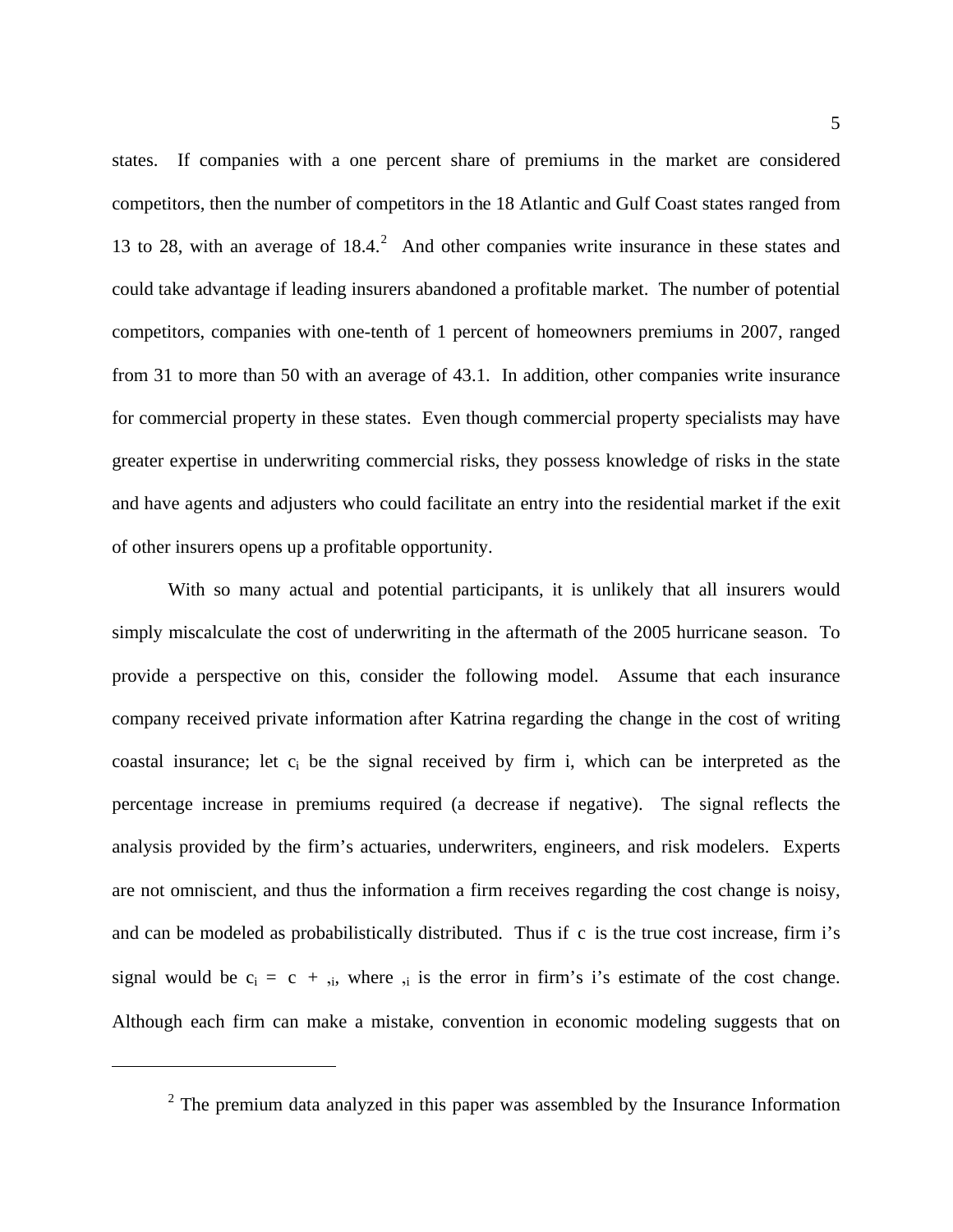average experts are correct, or that the mean of  $\lambda_i$  is zero for each firm. The aggregation of the signals provide society's best-available estimate of the cost of insurance (the Wisdom of Crowds argument) and the power of the crowd depends on the independence of each firm's cost estimate. If only three of four companies wrote insurance, the probability that each might independently receive an incorrect signal that the cost of future hurricanes had risen, while not large, certainly would not be zero. But as established above, at least 18 companies have a 1 percent or greater share of the market in each state, so the probability that all these insurers receive the same mistaken information signal that costs had risen dramatically is very small.<sup>[3](#page-8-0)</sup>

 Nonetheless, firms may not act on their private information regarding costs in setting rates or reducing insurance written in coastal states. Each firm takes a publicly observed action (requesting a rate increase, not writing new policies) based on its private information and the observed actions of other firms, which presumably reflects their private information. The potential exists in models with private information and public actions for asymmetric information, information cascades, or herding. These possibilities arise because managers know that their information could be wrong and try to update their assessment based on the information of others, as revealed through actions. In an information cascade, firms use the actions of other firms to update their own information (Bikhchandi, Hirshleifer, and Welch 1992, Banerjee 1992). Actions by others at odds with the firm's own signal can indicate to managers

Institute and is available at www.iii.org/.

<span id="page-8-0"></span><sup>&</sup>lt;sup>3</sup> The signals received by each insurance company could be correlated, as actuaries at different firms will have received much of the same formal training, will receive some of the same information (building performance assessments), and communicate with each other. If the signals are perfectly correlated, then the independence of the individual assessments required for information aggregation fails to hold. Partial correlation can be introduced by decomposing the information signal of each firm into a common signal received by all and a firm specific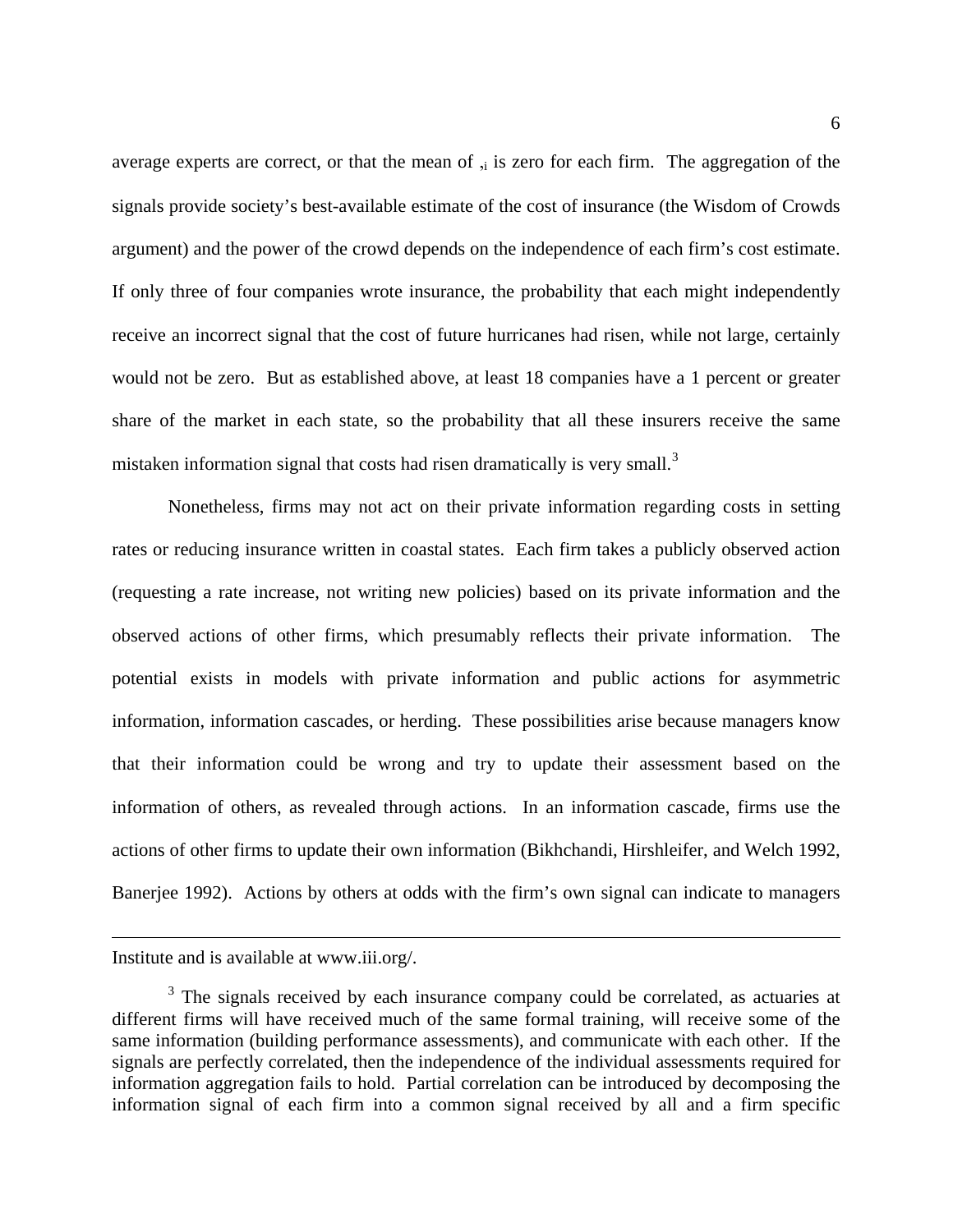that their own signal is erroneous. But when firms discount their own information, early signals are propagated, and subsequent firms become even less likely to follow their own information when it differs from the observed actions of others. If the early choosers happen to be wrong, an inefficient decision by the group results. One possibility is asymmetric information, that some firms might be recognized to have higher quality information than others, or noise in their signal ,i would have a smaller variance. In models of asymmetric information, the actions (and information) of the best-informed firms will carry disproportionate weight, potentially canceling out contradictory information received by other firms. In the instances when the most-informed firm happens to be wrong, others follow along, although if anyone knew the private information of all firms, the error would become apparent. Herding can also arise due to managers' incentives (Scharfsetin and Stein 1990). Mistakes hurt a manager's reputation, but not all mistakes are equally costly. When a manager takes an action at odds with other firms which turns out to be wrong, this will hurt a manager's reputation. On the other hand, a mistake in common with others (when following the herd) does much less damage to one's reputation. Thus once firms start herding, managers might become very reluctant to follow their private information even when this differs from the actions of others.

 Economic models of asymmetric information, cascades, and herding provide a framework for inefficient exit of insurers from coastal markets. For one reason or another, a large insurer chooses to reduce their book of business in coastal states. Even if this decision is optimal for this firm (if firms are heterogeneous and the same information about costs or risks could lead firms to respond differently), other insurers interpret this as evidence that coastal insurance is now too costly or risky to write. Other insurers will ignore their private information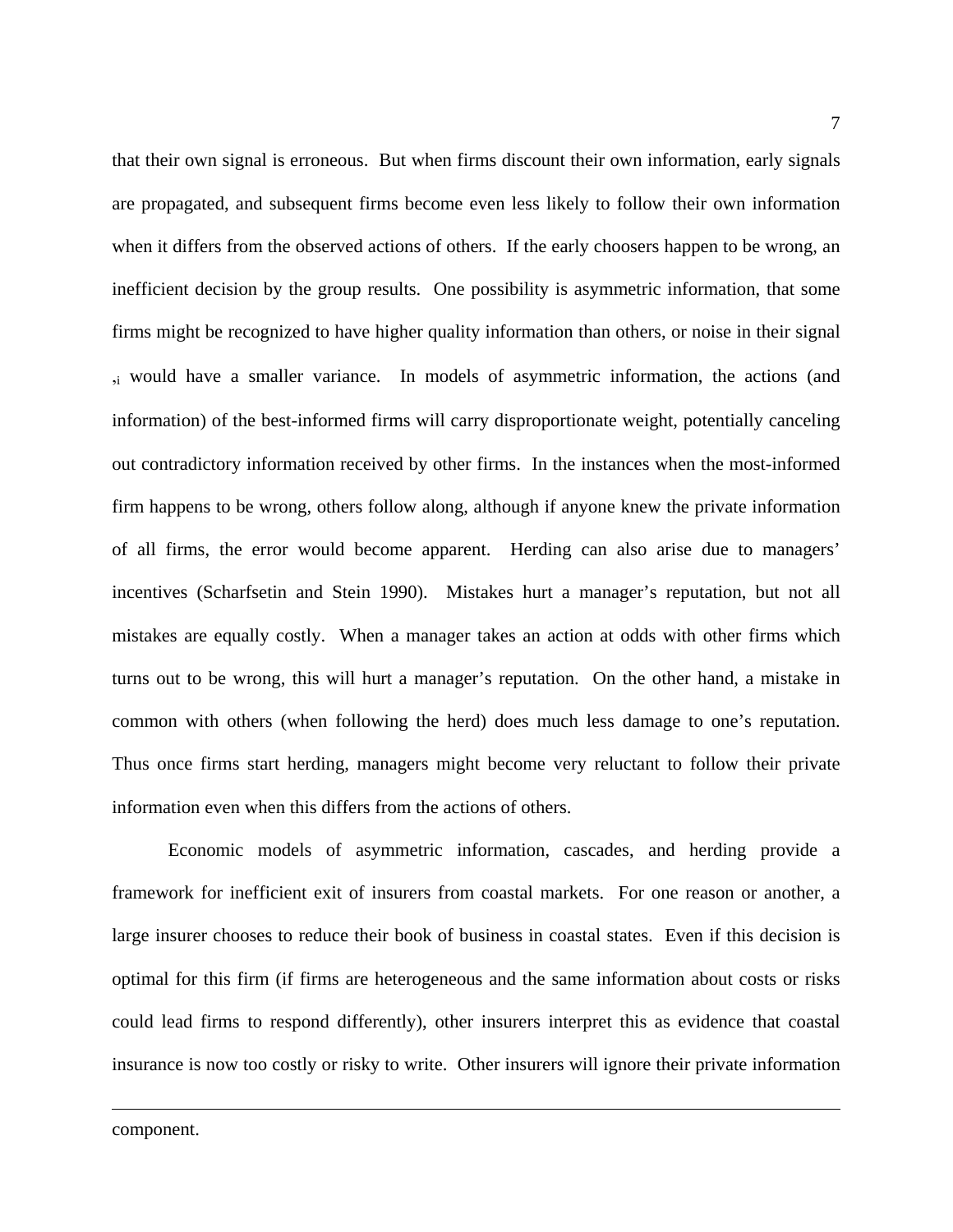and join the exodus. The failure of the private market drives coastal property owners into the state residual market. State policy counters market inefficiency in two ways: by providing a much needed insurer of last resort and by stemming inefficient herding by insurers.

#### **3. Changing Circumstances and Regulation**

 Inefficient herding is not the only possible explanation for a decline in the availability of insurance after Katrina. Catastrophe insurance differs from ordinary types of insurance in two ways. First, in contrast with normal types of risks where the probability of loss across policy holders is independent, hurricane risk is correlated, making wind insurance in coastal areas much more costly. But the infrequency of major hurricanes or earthquakes also means that insurance companies only get to learn about these losses infrequently. Major hurricanes can stress the global insurance market, but also allow engineers and actuaries to learn valuable new information about losses. Hurricane Andrew in 1992 was the first major hurricane to significantly impact the United States in about two decades. And the 2004–05 hurricane seasons were the next major hurricane events for the United States. Major hurricanes provide a learning experience, and insurers often learn that they have not been properly estimating losses and have to adjust rates accordingly. That is, firms could all receive signals  $c_i$  that costs have gone up, and the signals could be correct.

 Hurricane Andrew provides an important example of learning from a hurricane. South Florida had one of the strictest building codes in the nation in the 1970s and 1980s. This should not surprise given Florida's hurricane risk and the historical examples of the Great Miami Hurricane of 1926 and the Lake Okeechobee hurricane of 1928, the second-deadliest hurricane in U. S. history. Investigation of damage after Andrew revealed a surprising fact: Newer homes and subdivisions suffered more damage than older subdivisions, everything else equal (Fronstin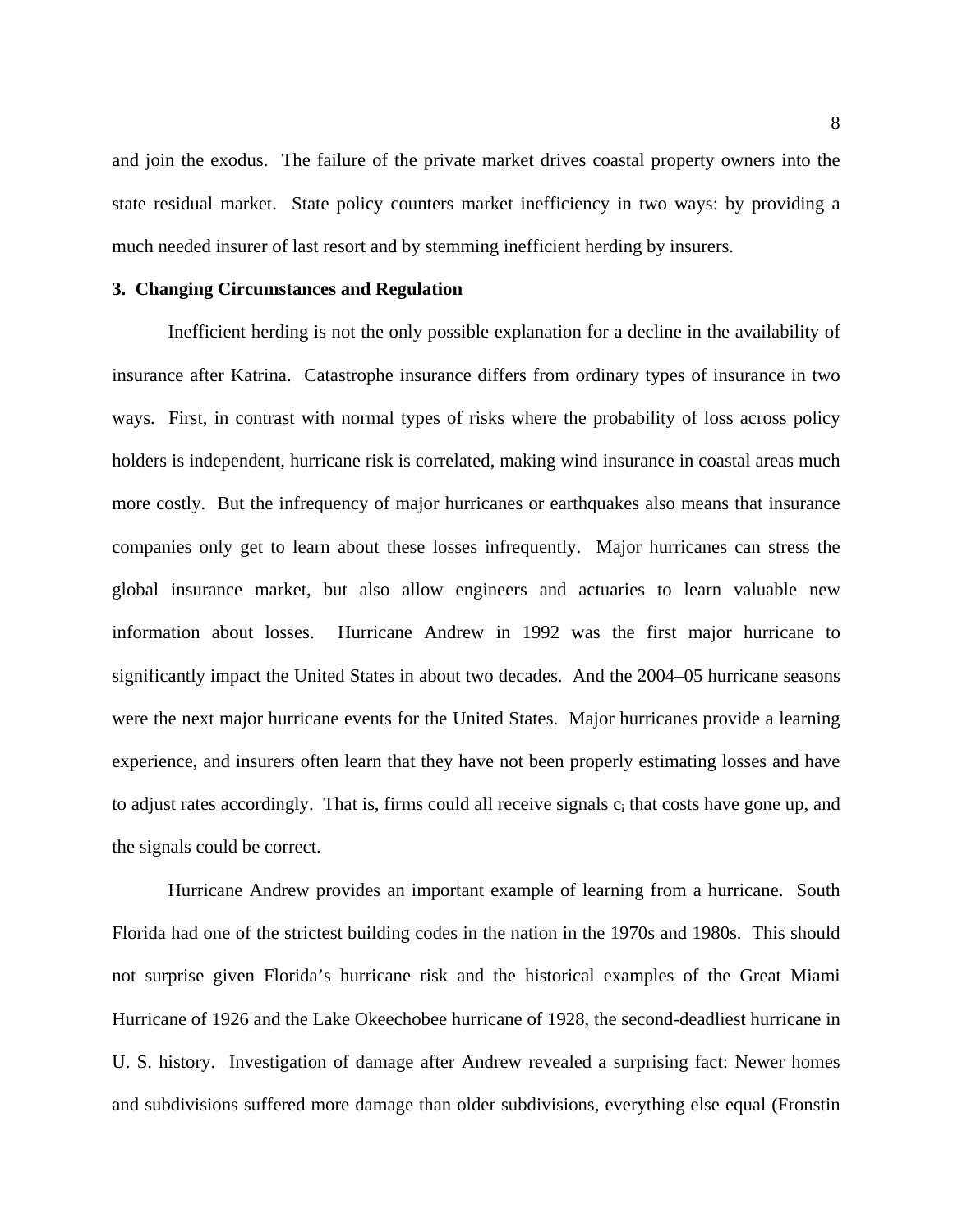and Holtman 1994). Further investigation revealed that communities had been poorly enforcing the South Florida Building Code, for instance by certifying building materials and techniques as meeting the code despite their inadequacy, and hiring too few building inspectors. Eventually 25 percent of damage in Andrew was attributed to poor code enforcement (Mileti 1999, pp.).<sup>[4](#page-11-0)</sup> Insurers who had been charging rates based on the presumption that construction was to code learned that their rates were inadequate. If regulators restrict premiums from rising, the normal effect of a price ceiling will produce a crisis of availability. Thus, new information leading insurers to want to raise rates combined with rate regulation can result in the reduction in the availability of insurance as herding.

 Katrina provided several lessons which might lead insurers to want to raise rates. The 2004–05 hurricane seasons each involved landfalls of three major hurricanes in the continental United States.<sup>[5](#page-11-1)</sup> As a consequence of this, rating companies determined that insurers needed to be prepared to meet a higher level of claims than previously anticipated, with the potential for a hurricane season with \$100 billion in insured losses looming on the horizon. This change in required preparations meant that companies needed to build up additional reserves and purchase more reinsurance, which created pressure to raise rates or alternatively reduce exposure in coastal areas (Grace, Klein, and Lin 2006). The requirement certainly seems prudent in the aftermath of the 2005 hurricane season, when New Orleans and the Mississippi coast were struck

<span id="page-11-0"></span><sup>&</sup>lt;sup>4</sup> Studies after the Northridge Earthquke in 1994 also revealed that a substantial portion of the damage was due to poor building code enforcement (Mileti 1999), demonstrating that insurers could not dismiss the issue of enforcement as isolated.

<span id="page-11-1"></span> $5$  A major hurricane has a rating of 3, 4 or 5 on the Safir-Simpson scale of hurricane intensity. The scale rates hurricanes from 1 to 5. The winds of a category 3 hurricane are 111 mph or greater. For more on the Safir-Simpson scale see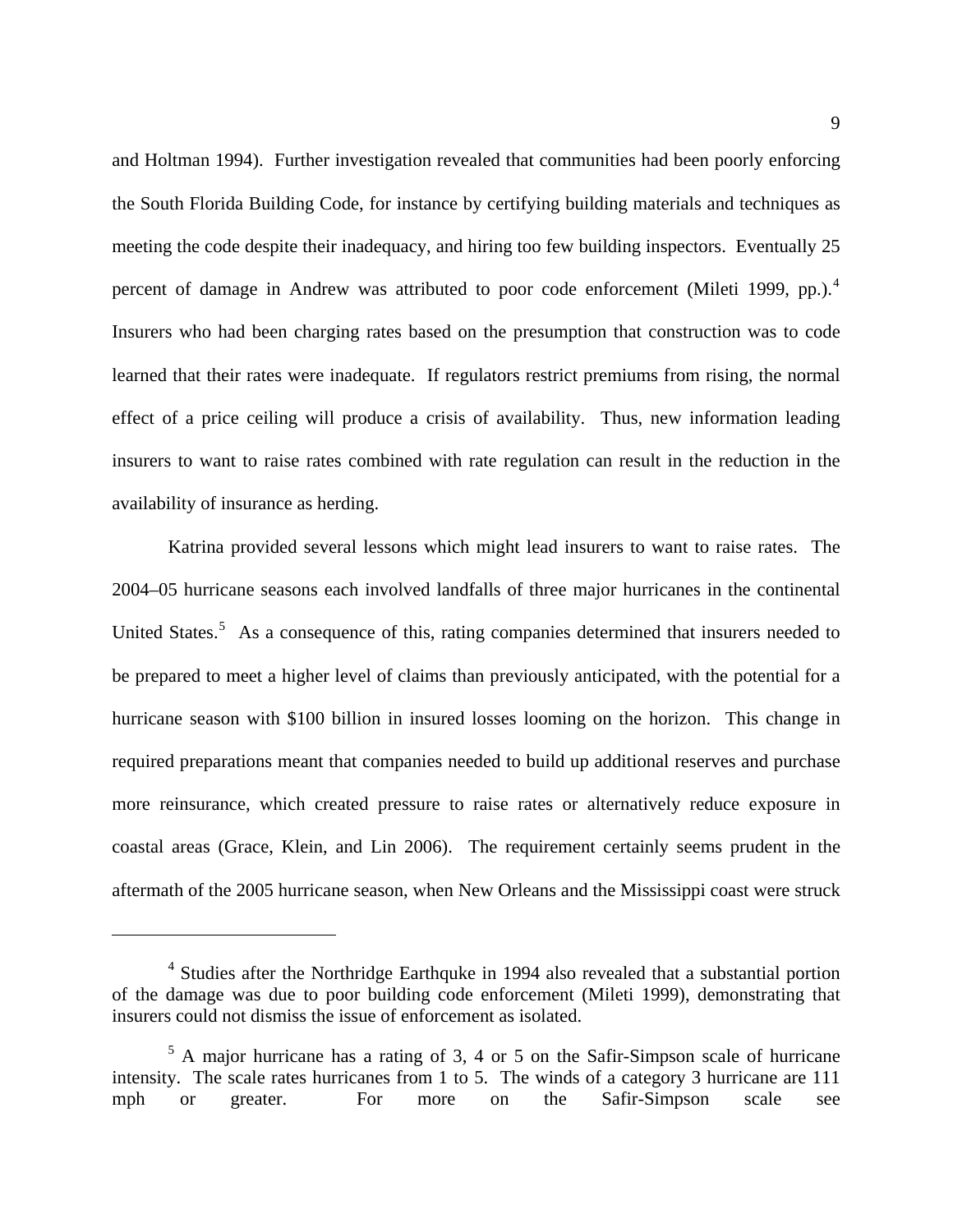by Katrina, Rita approached the Houston-Galveston area as a Category 5 storm, and Wilma struck South Florida after attaining the lowest barometric pressure ever for a hurricane in the Western Carribean. While rating agencies are often reviled as the bearers of bad news, they play an indispensable role in disciplining financial markets and hopefully providing sober analysis unaffected by the wishful political thinking.

 Demand for repair services and building material naturally rises after a major hurricane, and this increases prices for building supplies and contractors, increasing the cost of repairs relative to a more even spacing of demand over time. A major hurricane will tax capacity in the construction industry, so some escalation in cost is inevitable. The cost of repairs can be greater if not completed quickly, that is, damage from wind, rain and heat continues to mount until repairs are completed. The cost of claims will rise if a home is uninhabitable and the policyholder has coverage for alternative living expenses. For reasons which are not yet clear, demand surge appears to be worsening (Pielke et al. 2008), increasing expected costs in future hurricanes. Government policy may play a role. States license contractors and this can limit the flow of out-of-state contractors after a hurricane affected zone.<sup>[6](#page-12-0)</sup>

 The potential for increased hurricane activity in the future is increasing expected costs for insurers, or at least contributed to growing loss ambiguity. Some leading atmospheric scientists argued for a possible link between climate change and global warming and increased hurricane activity and intensity during the 2005 hurricane season, and although the claim is controversial; at a minimum Atlantic hurricane activity is in the active phase of a decades-long natural

http://www.nhc.noaa.gov/aboutsshs.html.

<span id="page-12-0"></span><sup>6</sup> Florida relaxed its restrictions on out-of-state contractors after the 2004 and 2005 hurricanes, without any adverse consequences, as examined by Skarbek (2008).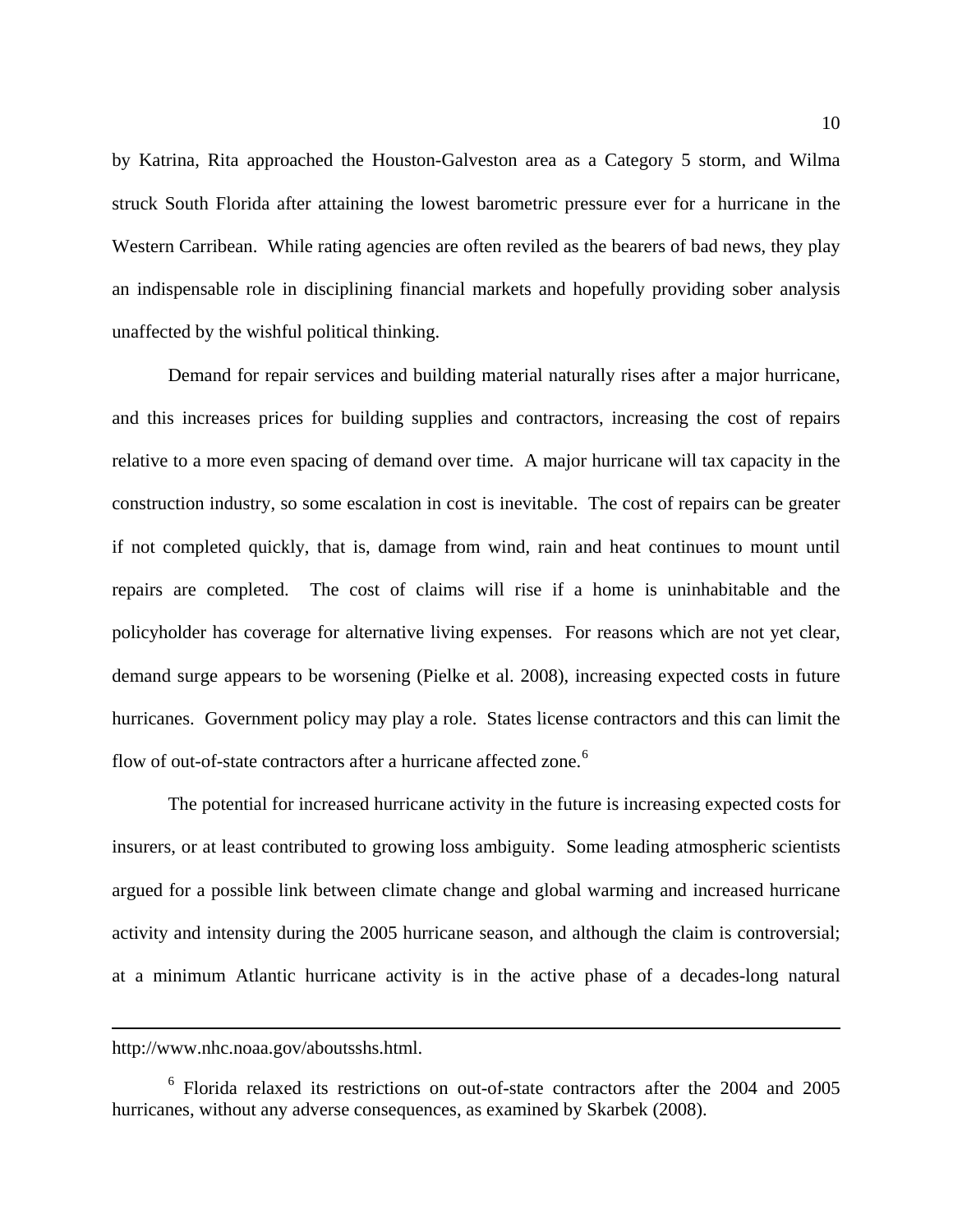oscillation.<sup>[7](#page-13-0)</sup> And even if the global warming turns out unfounded, disagreement among experts creates ambiguity which increases the rates underwriters charge (Kunreuther et al. 1995). Some increase in rates today is prudent since insurers would be irresponsible to ignore totally experts predicting more destructive from hurricanes in the future. The insurance premiums established during the period of low tropical activity in the Atlantic in the 1970s, 1980s, and 1990s are inadequate given the recent upswing in hurricane activity.

#### **4. State Actions and Policy Uncertainty**

 $\overline{a}$ 

 Politicians cannot lower the real resource cost of economic activity. If the expected damage from hurricanes has increased, insurance rates will have to rise in the absence of subsidies, a simple point which many observers none the less try to ignore, as Grace et al. (2006) note. State insurance departments and other state officials, however, took actions in the aftermath of Katrina and other hurricanes which have unnecessarily increased costs. And perhaps more significantly, these actions have contributed to policy uncertainty in state propertycasualty insurance markets. Policy uncertainty increases ambiguity and the cost of writing wind insurance in hurricane-prone states. I use the term policy uncertainty to draw on Higgs' (1997) concept of regime uncertainty. Higgs introduced regime uncertainty to explain the failure of private investment to recover during the New Deal and thus the persistence of The Great Depression. New Deal policies created "uncertainty among investors about the security of their property rights in their capital and its prospective returns. This uncertainty arose, especially

<span id="page-13-0"></span> $<sup>7</sup>$  For scientific papers on the link between recent hurricane activity and global warming</sup> see Emanuel (2005, 2008) and Webster et al. (2005). For dissenting views see Pielke et al. (2005), Klotzbach (2006), and Klotzbach and Gray (2006).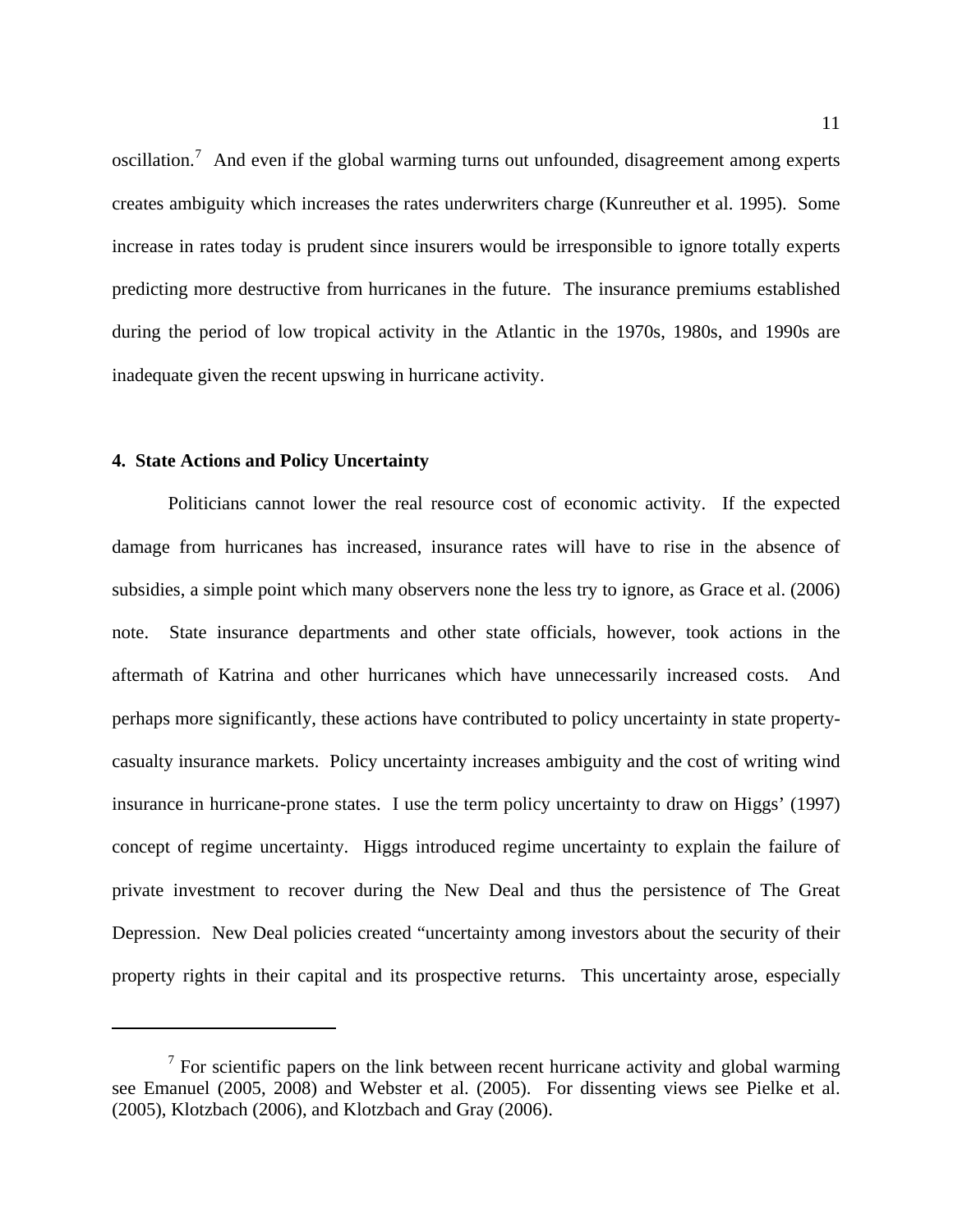though not exclusively, from the character of federal government actions . . ." (1997, pp.563–4). The crucial element of regime uncertainty is the potential for actions which may never occur to disrupt markets. As Higgs describes,

In retrospect it seems hyperbolic to put much weight on the fears of investors in the latter half of the 1930s that the regime might soon undergo changes that would seriously jeopardize their private property rights—after all, we know quite well that the U. S. economy did not fall into outright fascism, socialism, or some other variant of government takeover . . . . But what seems so obvious to us in retrospect had a quite different appearance to many contemporaries . . . the possibility that the United States might undergo an extreme regime shift seemed to many investors in the late 1930s and early 1940s not only possible but likely (569).

The policy measures discussed below affect the insurance market directly by raising costs and indirectly by creating the specter of more cost increasing actions in the future. I do not mean to imply that insurers fear the attenuation of property rights which Higgs considered possible in the New Deal, and thus I use the more modest term policy uncertainty, but I still wish to emphasize the prospect of future actions to affect insurer behavior today. Carden (2009) has applied regime uncertainty to explain the impact of price gouging laws and rhetoric in the aftermath of Katrina.

 Perhaps the most-noted insurance policy action after Katrina was the state of Mississippi's litigation to force insurance companies to pay for storm surge damage from Katrina. Storm surge has been an excluded peril under homeowners insurance since before the advent of the National Flood Insurance Program (NFIP) in 1968. The state's action was undoubtedly spurred by the low rate of purchase of flood insurance along the Mississippi coast, and thus thousands of constituents with wrecked homes and no insurance. The low coverage limit under the NFIP of \$250,000 also contributed to the dilemma as many other coastal homes were not be fully insured. Mississippi tried to force insurance companies to pay for losses they had not expected to pay. The attorney general's argument was more sophisticated and involved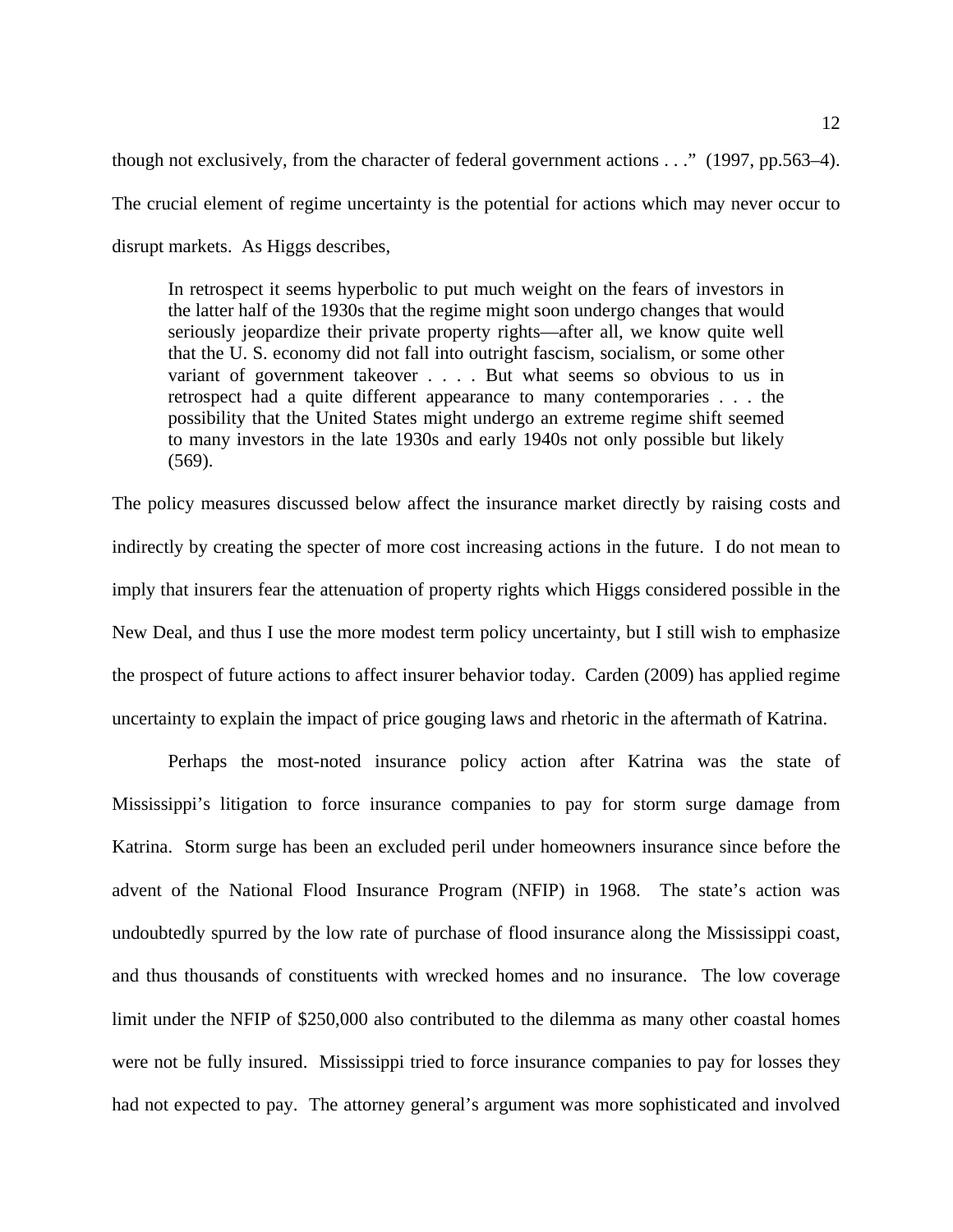wind damage a property might have suffered before the storm surge arrived. Thousands of homes were completely washed away by the storm surge, making a definite determination of how much wind damage might have occurred prior to the storm surge impossible. The inability to prove whether homes were damaged by wind prior to the storm surge provided an opportunity for politicians to try to provide relief for uninsured or underinsured constituents by shifting costs to insurers (Binderup 2006).

 Mississippi was not the only state to litigate after the 2005 hurricane season. Hurricane Rita prompted the evacuation of an estimated 1.5 million persons from the Houston area before striking along the Texas-Louisiana border as a Category 3 storm. The evacuation for Rita was possibly more costly than the storm itself, given the time of people spent in the massive traffic jams, the disruption of economic activity during the evacuation, and a bus accident which killed 20 evacuating nursing home patients. Many homeowners' insurance policies include coverage for alternative living expenses when storm damage forces residents out of their homes, but this coverage applies only when the property is damaged. Policyholders who either could not return to their undamaged homes quickly after Rita or who elected to stay out of their homes due to power outages filed claims for their living expenses. The Texas Department of Insurance intervened on behalf of the policyholders, first issuing an injunction to force Allstate to pay the claims and then suing to force payment of these claims. A state court ruled in Allstate's favor in January 2006 (*Insurance Journal*, 1/26/2006).

 Other insurance policy decisions contribute to market uncertainty. State regulators often limit the ability of insurers to reduce the amount of insurance they write or exit the state market after a hurricane. The Florida Department of Insurance imposed a moratorium on cancellation, nonrenewal, and withdrawal from the state for more than a year after Hurricane Andrew and the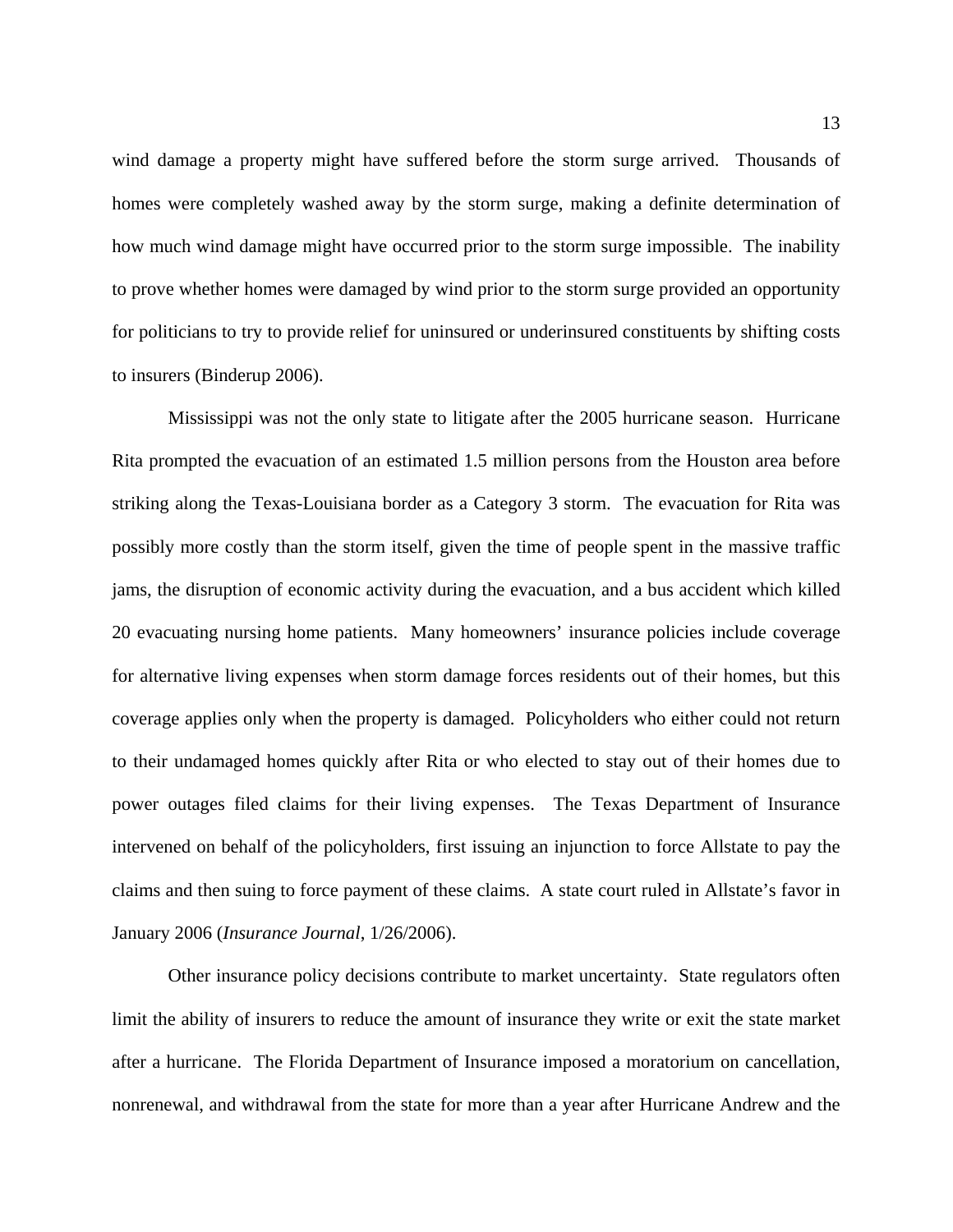state legislature extended the restriction through November 1996 (Lecomte and Gahagan 1998). Both Louisiana and Mississippi restricted the nonrenewal of policies following Katrina. In Louisiana, Rule #23 enacted restricted cancellation or nonrenewal of policies, and remained in effect until December 31, 2006. In Mississippi, Commissioner George Dale issued Bulletin 2005-13 restricting cancellation or nonrenewal of policies, which was extended in January 2006. Restrictions on reducing a company's book of business contribute to policy uncertainty, because in the wake of new information demonstrating the need for higher rates and in the face of regulator opposition to rate increases, writing less insurance becomes the only option available to insurers. Yet, regulators often foreclose the exit option when needed by companies. An inability to reduce a company's book of business makes the initial writing of insurance less attractive (Lecomte and Gahagan 1998).

 Assessments imposed as a consequence of government intervention into the insurance market contribute to uncertainty as well. State-sponsored residual markets for wind coverage are the primary form of assessment in costal states. The wind pools offer subsidized coverage for high-risk properties in coastal areas, and seven states from Texas to North Carolina have dedicated residual market mechanisms for wind insurance. The inadequacy of rates ensures that the state wind pools will run deficits when major hurricanes strike. The pools assess member companies to cover the deficits, and all membership in the pool is a condition of writing insurance in the state. The assessments function as the economic equivalent of an excise tax on insurance premiums, except that the tax is only imposed after a hurricane, and for an amount unspecified in advance. Florida, Louisiana, Mississippi, and Texas all assessed their state insurers due to the 2005 hurricanes. Wind pools are not the only source of hurricane-related assessments. All states have guaranty funds for state insurance companies to ensure payment of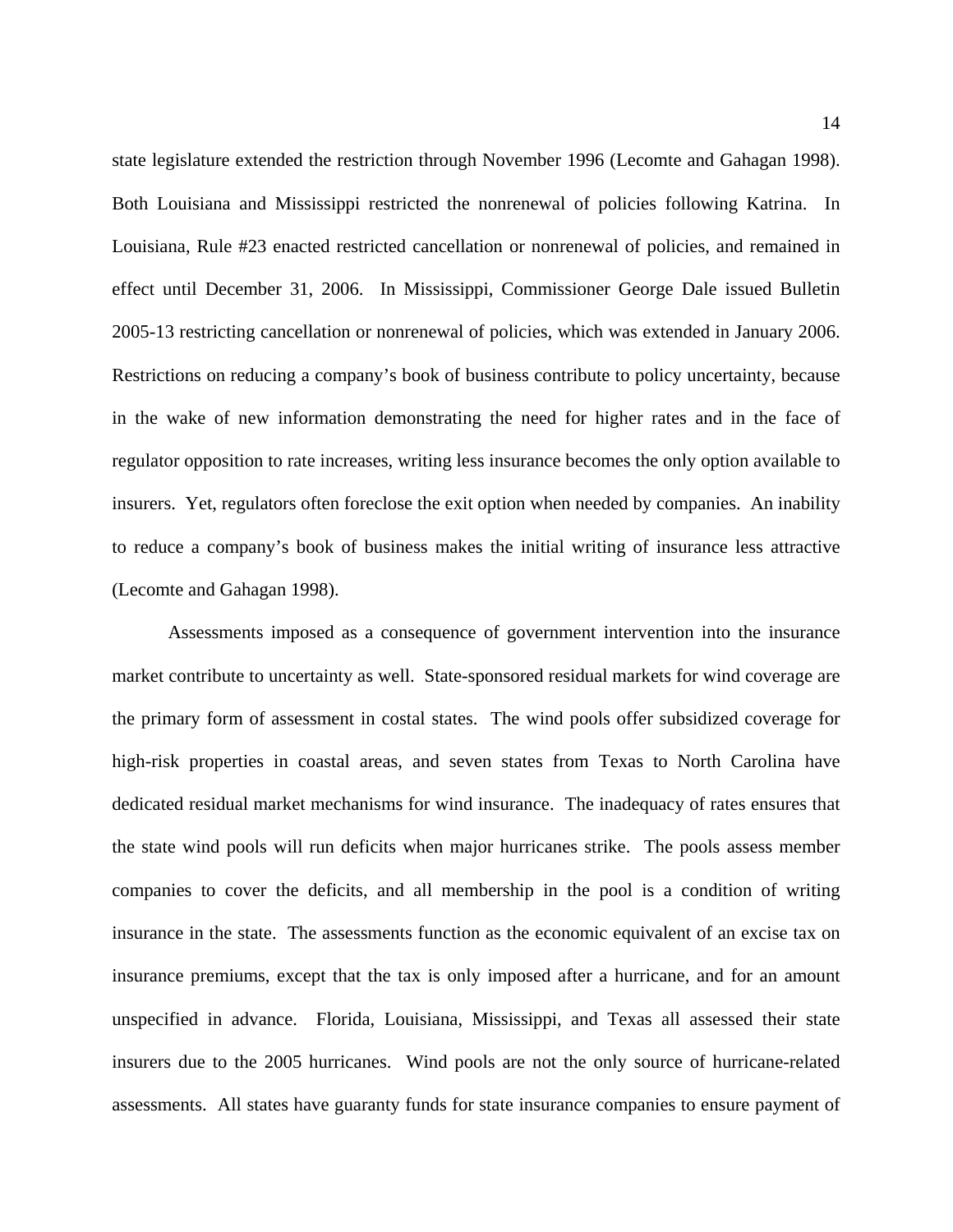claims against insolvent insurers. Guaranty funds have a similar ability to assess state insurers in case of a deficit. The correlated risk of a hurricane creates a danger of failure for insurers and the potential for guaranty fund assessments. Nine insurers failed in Florida after Andrew (Lecomte and Gahagan 1998), and the Poe Insurance Group companies failed following the 2004–05 hurricanes. The Florida Guaranty Fund imposed assessments of \$225 million due to the failure of the Poe Group. And the state of Florida has entered the reinsurance business through the Florida Hurricane Catastrophe Fund, or the Cat Fund, which provides reinsurance to insurance companies in the state, including Florida Citizens (the state wind pool), at below market rates. Providing reinsurance at subsidized rates ensures the availability of deficits when a major hurricane strikes, again covered by assessments on state insurers. The Cat Fund imposed a 1 percent assessment to remedy its shortfall after the 2004–05 hurricanes. Assessments contribute to policy uncertainty, since they are unspecified in advance and can be potentially quite large. The Texas Windstorm Insurance Association (TWIA) literally relies on unlimited assessments after a modes amount of reinsurance coverage; TWIA had already reached its layer of unlimited assessments after Hurricane Ike. $8$  States typically allow insurers to recoup assessments by surcharges on policy holders or by crediting assessments against state insurance taxes, but neither mechanism offers particularly effective relief. In states like Texas which allow tax offsets, companies can only get relief up to the maximum taxes paid in a given year, so assessments from a major hurricane would take years to recoup in tax offsets. And the incidence of a surcharge on policyholders to pass on assessments depends on the elasticities of supply and demand, as with any commodity tax. Assessments comprise a threat to the viability of insurers;

<span id="page-17-0"></span><sup>&</sup>lt;sup>8</sup> "Hurricane Ike Fact Sheet" from the Texas Windstorm Insurance Association, available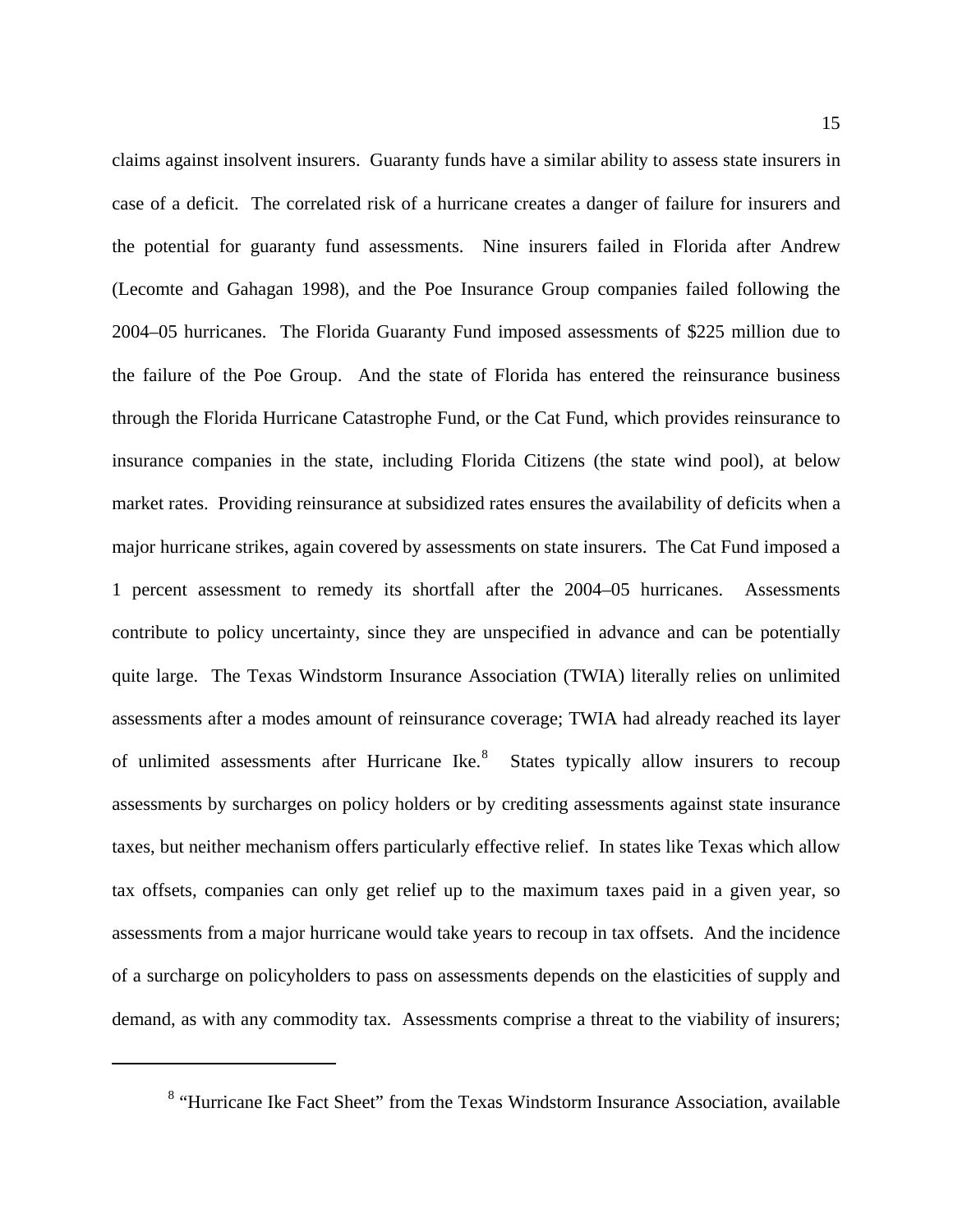one company in Florida failed due to the assessments from Hurricane Andrew, while insurers in Texas purchase reinsurance to cover their potentially unlimited assessments from the state wind pool.

 The exclusion of flood losses from homeowners insurance and coverage through the NFIP is another source of uncertainty. The separation of flood and wind coverage and the ensuing flood—no flood tango creates considerable uncertainty for policy holders who may have to wait for coverage or may find out that losses will not be covered if this property is underinsured for floods (Chamlee-Wright 2007). But the tango also contributes to uncertainty for companies. Attributing damage to wind or water is at a minimum very costly and is simply impossible when storm surge totally washes a structure away. Because engineering studies will prove inconclusive, politics can affect the allocation of losses to flood and wind policies, leaving insurers unsure what portion of losses they may have to pay in the next hurricane. After Katrina, the federal government encouraged a speedy payment of claims, and thus the NFIP was instructed to pay claims without a firm determination that losses were caused by flooding or storm surge. But after allegations that insurers shifted wind losses to federal taxpayers, insurers might face a different attitude on the part of federal officials next time. Also, state politicians have an incentive to help out flood under-insured constituents by forcing insurers to cover these losses, as Mississippi officials attempted through their litigation after Katrina. State-sponsored wind pools can also be forced to take on these losses, with the costs passed on to insurers through larger assessments.

 State regulators also take actions which while not directly related to hurricane losses and wind coverage contribute to policy uncertainty. For example, Connecticut regulators in 2006

at www.tdi.state.tx.us/consumer/storms/documents/windfactsheet.pdf.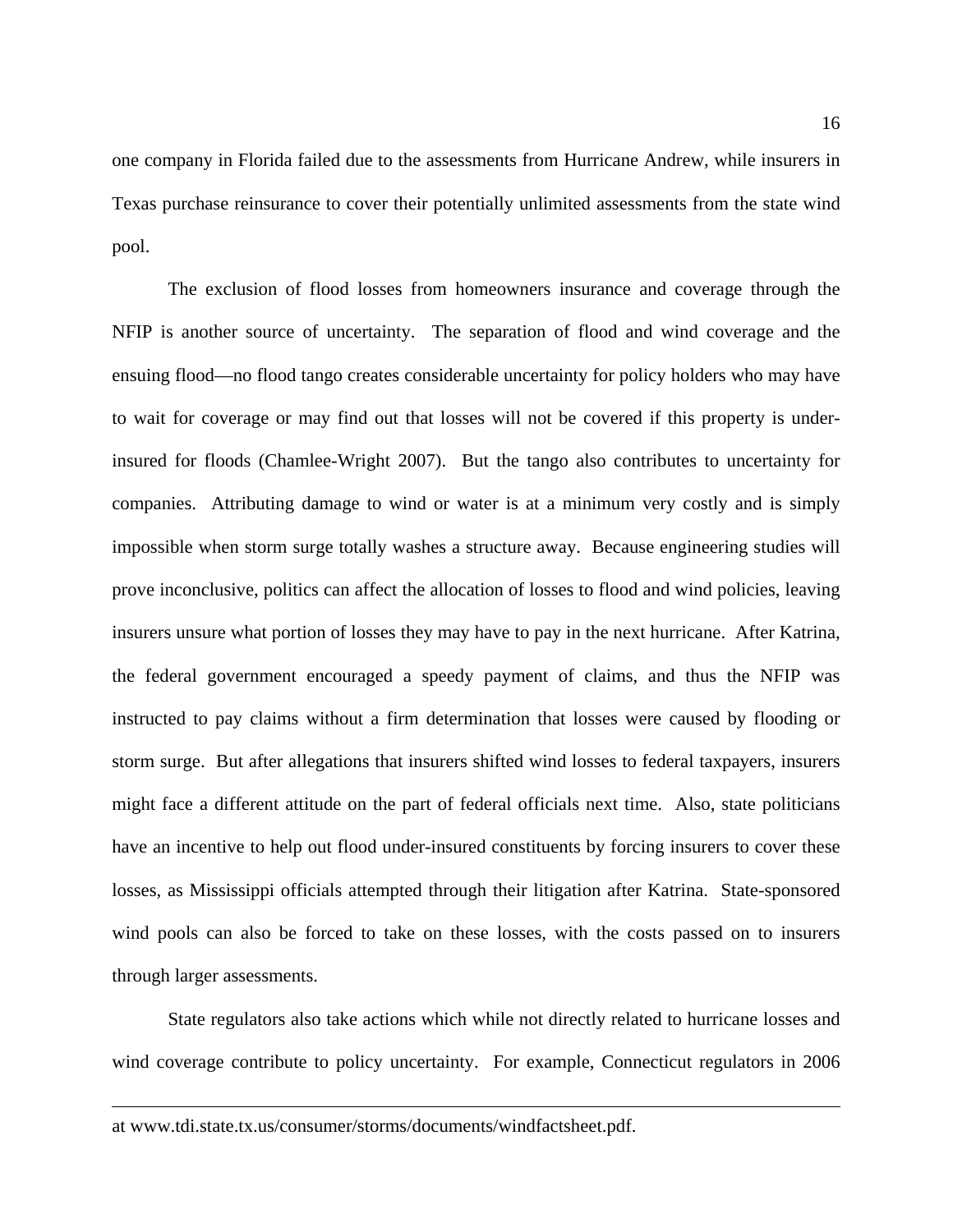prevented companies from making the installation of hurricane shutters—metal coverings for doors and windows to prevent damage from wind-blown debris—a requirement for coverage. Hurricane shutters reduce wind damage, and insurers may seek to reduce their potential for large losses by insuring only well-built homes. The mold crisis in Texas also illustrates the potential for contractual uncertainty. Claims for mold damage to homes skyrocketed after a state court held in 1999 that mold was a covered peril under the standard Texas homeowners' policy. Insurers attempted to substitute language used in other states to exclude mold coverage, but the Texas Department of Insurance refused for several years to approve the new contract. In the interim, insurance companies paid out \$900 million in mold claims, and the number of companies writing home owners insurance in the state fell from 137 to 101. The state faced a crisis of availability of insurance similar to that in coastal areas following Katrina. The mold crisis ended quickly in 2002, after the state finally approved the new form excluding mold coverage (Peacock 2008). While not directly on point for hurricanes, actions such as this must suggest to insurers that policy makers might similarly accommodate an expansion of coverage after a hurricane. And as mentioned, the Texas Department of Insurance did try to force Allstate to cover alternative living expenses for policy holders whose homes were not damaged in Hurricane Rita.

 Finally, the role of post-hurricane litigation must be mentioned. Insurance is a complicated contract, and disputes will inevitably result following a major hurricane, and thus some litigation is inevitable. But suing insurance companies has become growth area for trial lawyers, especially in cases where homes have suffered storm-surge damage, creating ambiguity regarding the source of losses. Hundreds of suits were filed in state and federal courts following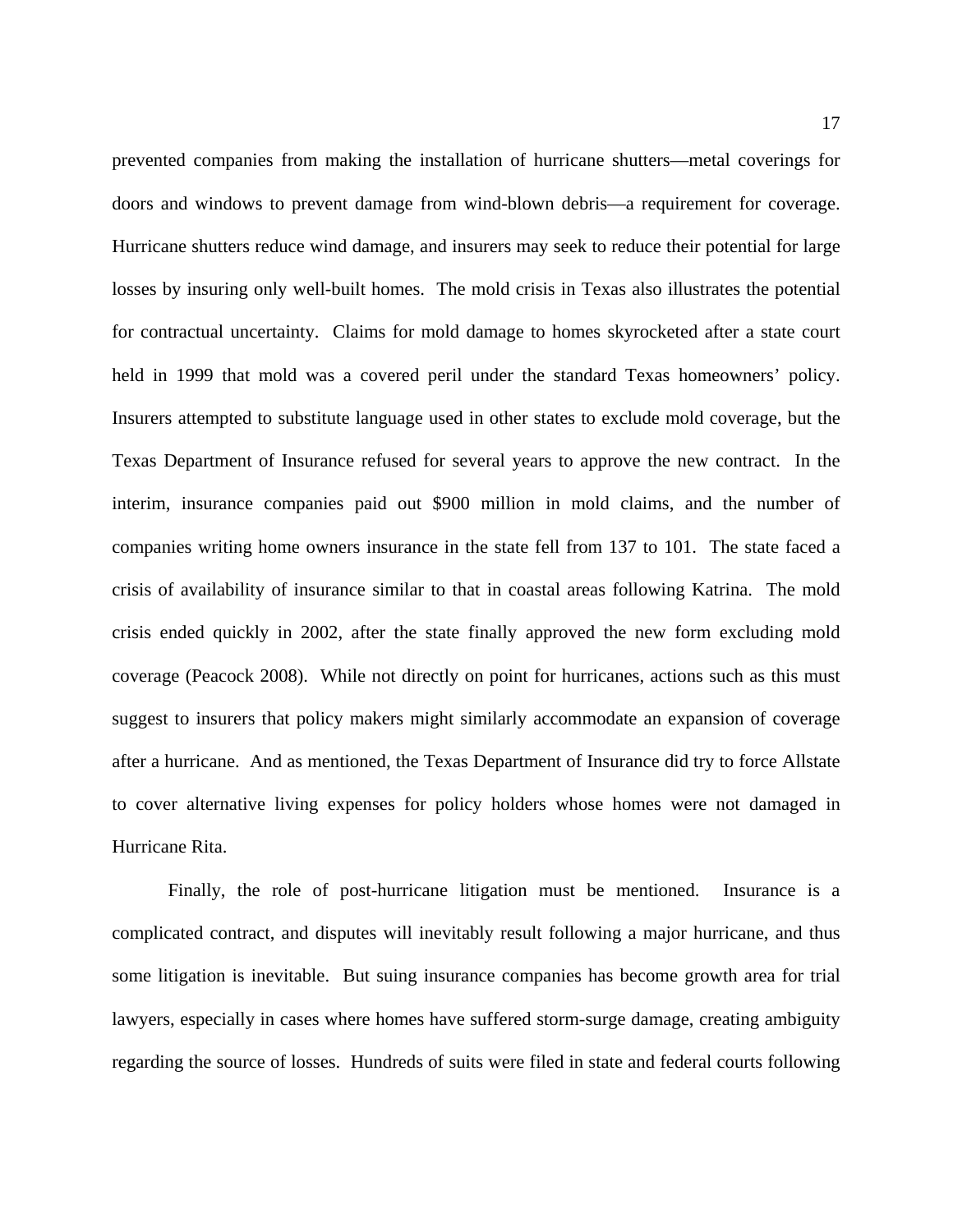Hurricane Katrina.<sup>[9](#page-20-0)</sup> If anything, lawyers are becoming more aggressive in recruiting policy holders, based on comparisons in the aftermath of Hurricanes Rita and Ike on the Texas coast. Litigation plays an indispensable role in the market process, but hurricane claims appear to be one area where excessive litigation is negatively affecting society. The costs of litigation and potentially erroneous jury awards contribute to the uncertainty of insurance against homeowners.

#### **5. Herding or Calculated Exit? Evidence from Coastal Homeowners Insurance Markets**

 Does inefficient herding by private insurers explain the growth of wind coverage in residual markets since 2005? To provide evidence on this, I now examine the change in premiums written by the top 50 insurance companies in the 18 Atlantic and Gulf Coast states between 2005 and 2007. Premiums written by a company in a year in a state is a measure of revenue and not the quantity of insurance. Higher rates could increase premiums written even if fewer policies being written. Premiums could also go up if coverage limits increased or deductibles decreased on existing policies. To closer approximate a change in quantity between 2005 and 2007, I adjust the company's 2005 premiums written by the percentage change in total state homeowners premiums between 2005 and 2007. For example, total premiums written in Alabama increased by 14.1 percent between 2005 and 2007, from \$1.006 billion to \$1.147 billion. If the total premiums written by a company in Alabama increase by less than 14.1 percent, the company has reduced its coverage in the state, at least relative to the average increase in the state. For each company, 2005 premiums were multiplied by this change in state premiums to create a projected premium written in 2007; Change in Premiums is the percentage

<span id="page-20-0"></span> $9^9$  For an overview of the highlights of these cases see Binderup (2006).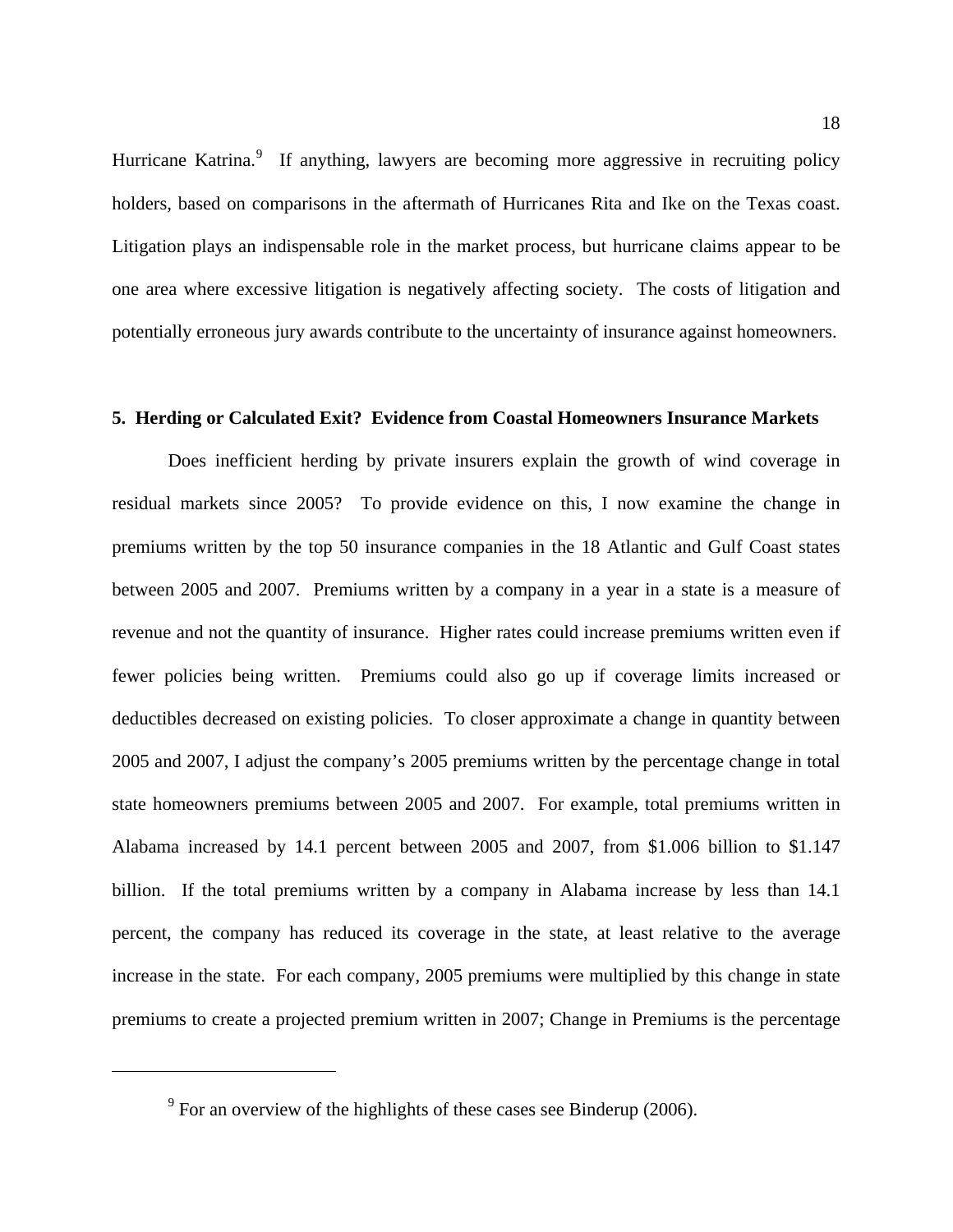difference between actual 2007 premiums and projected 2007 premiums. A negative value of Change in Premiums indicates that a company has reduced coverage in a state since Katrina. Overall premiums written by private insurers in the 18 coastal states increased by 15.8 percent between 2005 and 2007, with the percentage increases by state ranging from 6.5 percent in Maryland to 26.6 percent in Florida. Table 1 includes detailed definitions and sources for the variables employed here.

 I will focus on the behavior of large insurers. I include the eight of the ten largest property and casualty insurers who extensively write homeowners insurance (GEICO and Progressive are excluded), plus two companies (USAA and Chubb & Son) which write insurance in all of these coastal states and have a good sized share of the market in at least several (USAA and Chubb  $\&$  Son). Figure 1 reports for each of the ten companies how many of the 18 coastal states in which they have increased their coverage, based on a positive value of Change in Premiums for the company in a state. As a group the leading insurers have not abandoned the markets in the Atlantic and Gulf Coast states, as each insurer has increased their premiums in at least 5 of the 18 states. State Farm and Allstate reduced their market share in more than half of the states, so these two companies at least partially fit the popular description. Of course, these totals are based on premiums written throughout a state, not just the coastal counties of these states.

 Table 2 describes some elements of the insurance market in these states. The table reports the number of companies with a market share of at least 1 percent of premiums in 2007, the Herfindahl-Hirschman Index (HHI), the number of new entrants in the state homeowners market since 2005, and the number of companies (out of the ten examined) with a positive Change in Premiums. The first two columns reveal that the more hurricane exposed coastal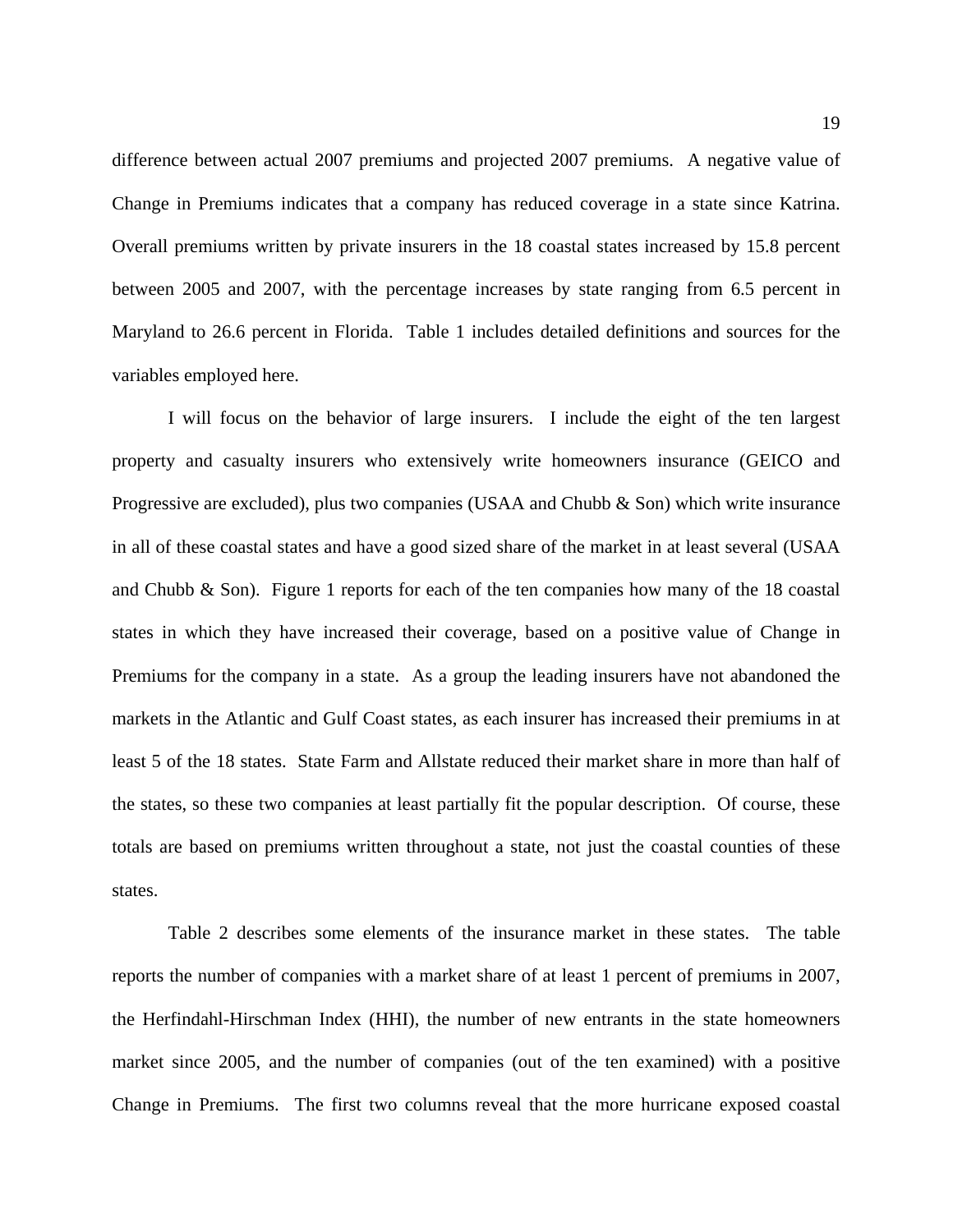states have less competitive homeowners insurance markets, with the exception of Florida, which has the largest number of companies with at least a 1 percent market share and a low HHI of 699. The HHI in other Gulf Coast states range from 1410 to 1553. Yet even these states are in the moderately concentrated range as characterized by the federal merger guidelines (Department of Justice and Federal Trade Commission 1997). So competition exists in all of the coastal states. A total of 45 new entries have occurred in these states (some of which are the same company in more than one state), with a total of 9 in Florida and Texas. And no state has been abandoned by the leading insurers, as at least five companies have increased their premiums written relative to growth in state premiums in each of the 18 coastal states.

 Herding in the extreme, as come commentators have described the post-Katrina coastal insurance market, implies that all top insurers would be seeking to leave the homeowners' markets in these states, and if not all coastal states, at least the Gulf Coast states affected by the hurricanes of 2005. Table 2 clearly rejects this strong form of herding, as at least five of the ten companies have expanded coverage in each of the 18 states. Herding also implies that the market actions of firms should be positively correlated, so when for example State Farm decides to reduce exposure in a state, Allstate and others will as well. Herding does not necessarily imply that insurers leave all coastal states, but we should see a large positive correlation between members of the herd. Table 3 presents the correlation coefficients for Change in Premiums across the 18 states for all of the pairs of insurers. Little evidence of herding emerges. The change in premiums written for State Farm and Allstate are negatively correlated, at -.23, so these two leading insurers tend to adjust market share in opposite directions. Four correlations exceed a threshold of +.50, between State Farm and AIG at +.69 (admittedly the nation's two largest insurers) and each of the correlations between Allstate, Traveller's, and Nationwide. But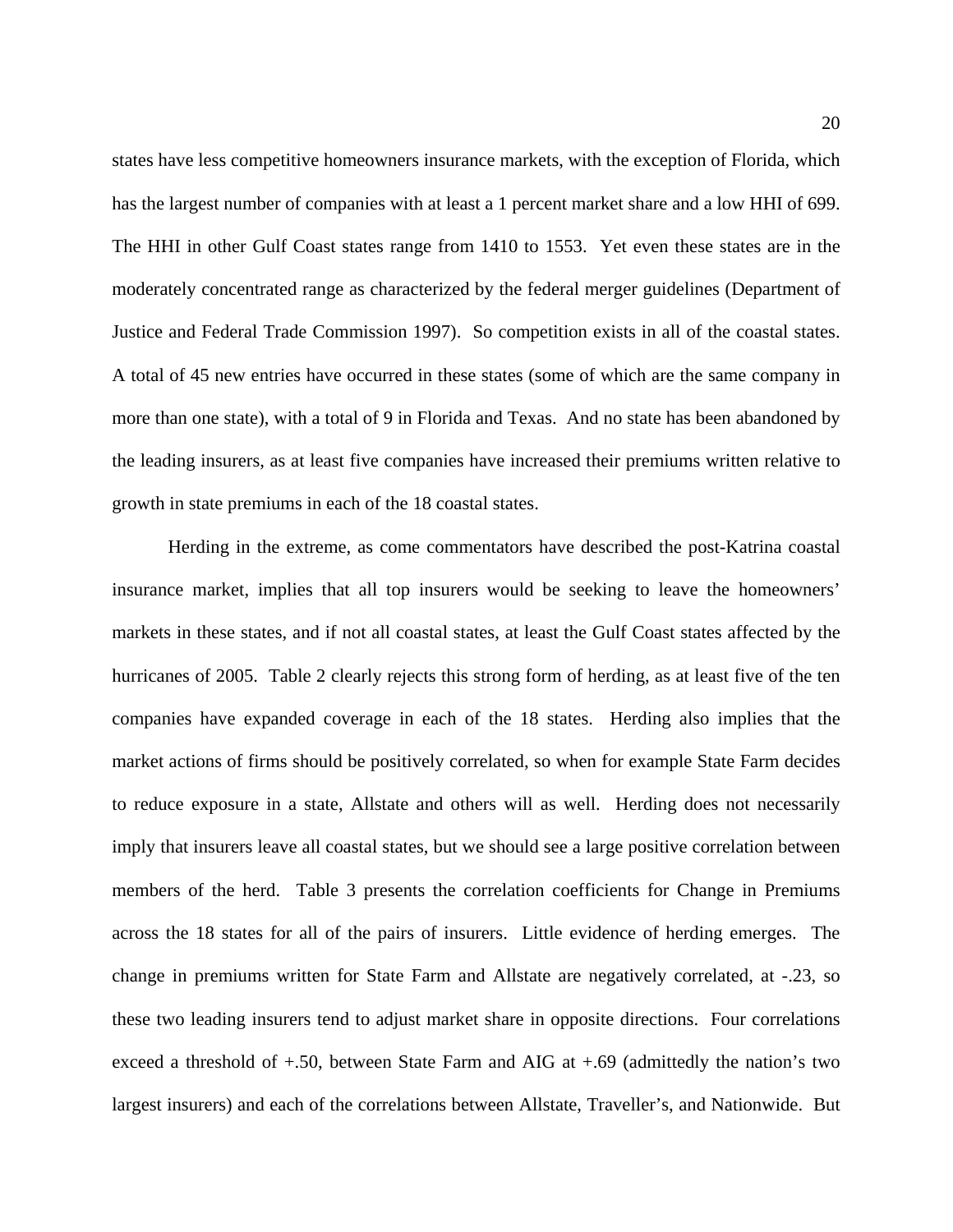this appears to be the extent of the herd. State Farm and AIG are negatively correlated with each of the latter three companies. Overall, only 20 and 44 correlations between pairs of companies are positive. No clear leader of a herd is apparent, and thus market reactions seem to be largely based on independent private information regarding firm specific effects of a changing environment.

 To search further for patterns in the market responses of insurers to Hurricane Katrina, table 4 presents regression analysis of Change in Premiums for the ten leading insurers across the 18 coastal states. The base regressions estimate Change in Premiums on a constant, hurricane exposure in a state, and the company's share of homeowner's premiums in 2005, with company dummy variables included but not reported in the second specification. The exposure variable combines the proportion of coastal property in a state multiplied by the probability of a major hurricane, constructed from return periods estimated by the National Hurricane Center. Overall the models explain little of the variation in Change in Premiums, with adjusted  $R^2$ 's less than 0.06, and the entire regression significant at only the 5 percent level. The only variable which attains significance in these regressions is the firm's share of homeowners' premiums in 2005, with a negative sign (which is consistent across specifications when not significant). Firms which had a larger market share in 2005 tended to reduce their coverage written, which could be due to over exposure given the recognition of the potential for multiple major hurricane strikes in the same season in the aftermath of the 2004–05 seasons. Greater hurricane exposure reduces coverage in each specification but fails to attain significance at the 0.10 level; this variable would be significant in each case at the 0.10 level in a one-tailed test. The negative sign suggests that companies reduced insurance in states with more vulnerability to a major hurricane, but this is only a suggestion given the lack of significance. The final two specifications add three variables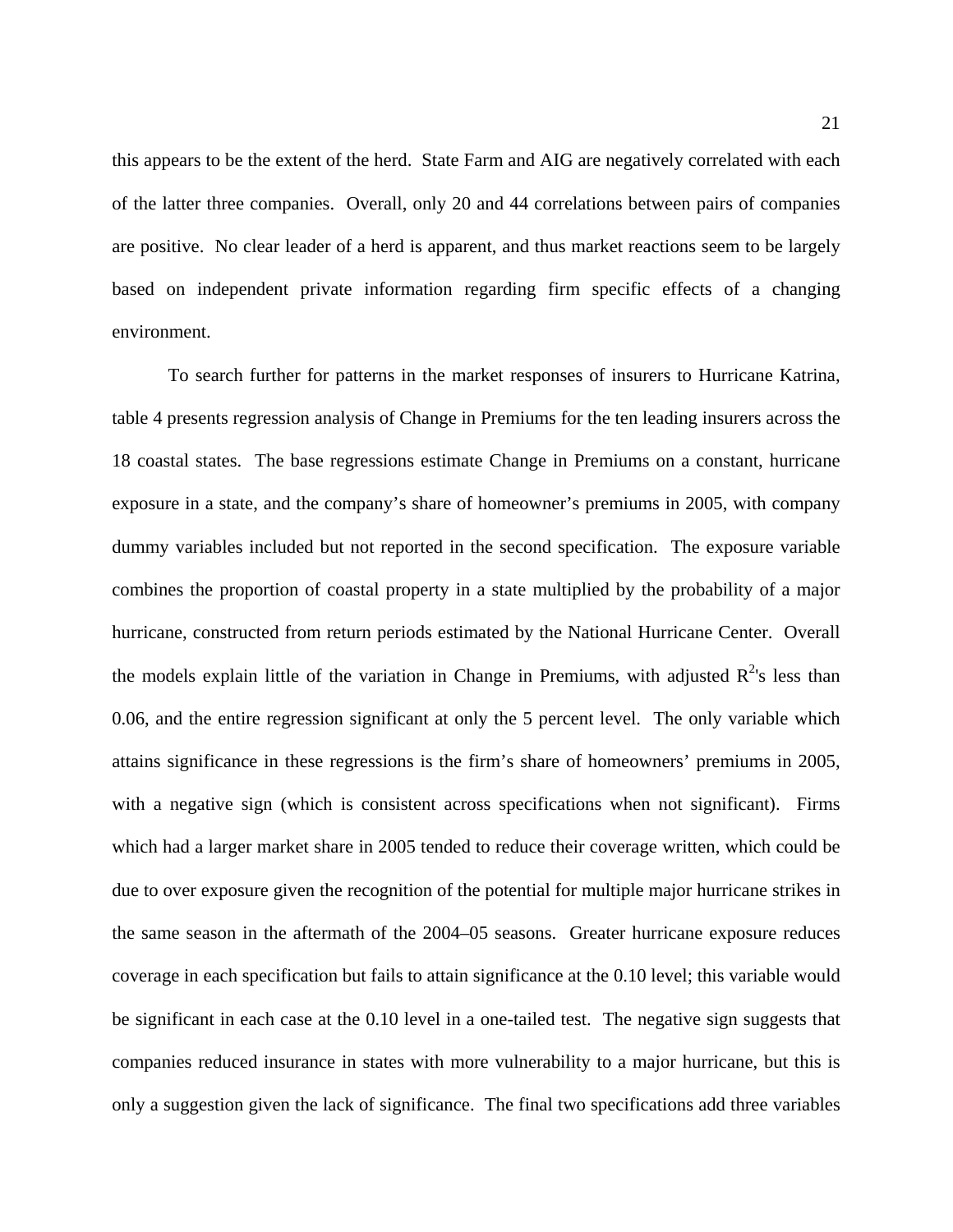controlling for characteristics of state insurance markets which might affect large insurers' willingness to write coverage. The variables are the grade assigned to the state's propertycasualty market regulatory structure by the Competitive Enterprise Institute and Heartland Foundation (converted to a 4.0 scale with  $A = 4$ ,  $B = 3$ ,  $C = 2$ ,  $D = 1$ , and  $F = 0$ ), a dummy variable which indicates if a state has an elected insurance commissioner in 2007, and a dummy variable which equals one if the state has a wind pool or not.<sup>[10](#page-24-0)</sup> None of these variables approach significance and are jointly insignificant as well.

#### **6. Conclusion**

 $\overline{a}$ 

 Critics have alleged that the nation's leading insurers are turning their backs on hurricane-exposed coastal states, unwilling to risk high profit margins to provide coverage needed by millions of Americans. While some of this criticism can be dismissed as populist rhetoric, the charge can be given a basis in economic models of herding. The models show that in some circumstances, parties will ignore their private information and follow the herd, for several different reasons. Although crowds are generally wise, herding can inefficiently block the revelation of information insurance companies might possess regarding the costs of writing coverage in high-risk coastal areas. If insurance markets are prone to frequent, inefficient herding, policy makers are wise to provide a public insurer of last resort and regulators might be able to prevent panicked exit by insurers after a hurricane. But inefficient herding is not the only possible explanation for a shortage of coverage in the private market in the aftermath of

<span id="page-24-0"></span> $10$  The coastal states with elected commissioners are Delaware, Georgia, Louisiana, Mississippi, and North Carolina. Alabama, Florida, Louisiana, Mississippi, North Carolina, South Carolina, and Texas have dedicated wind pools.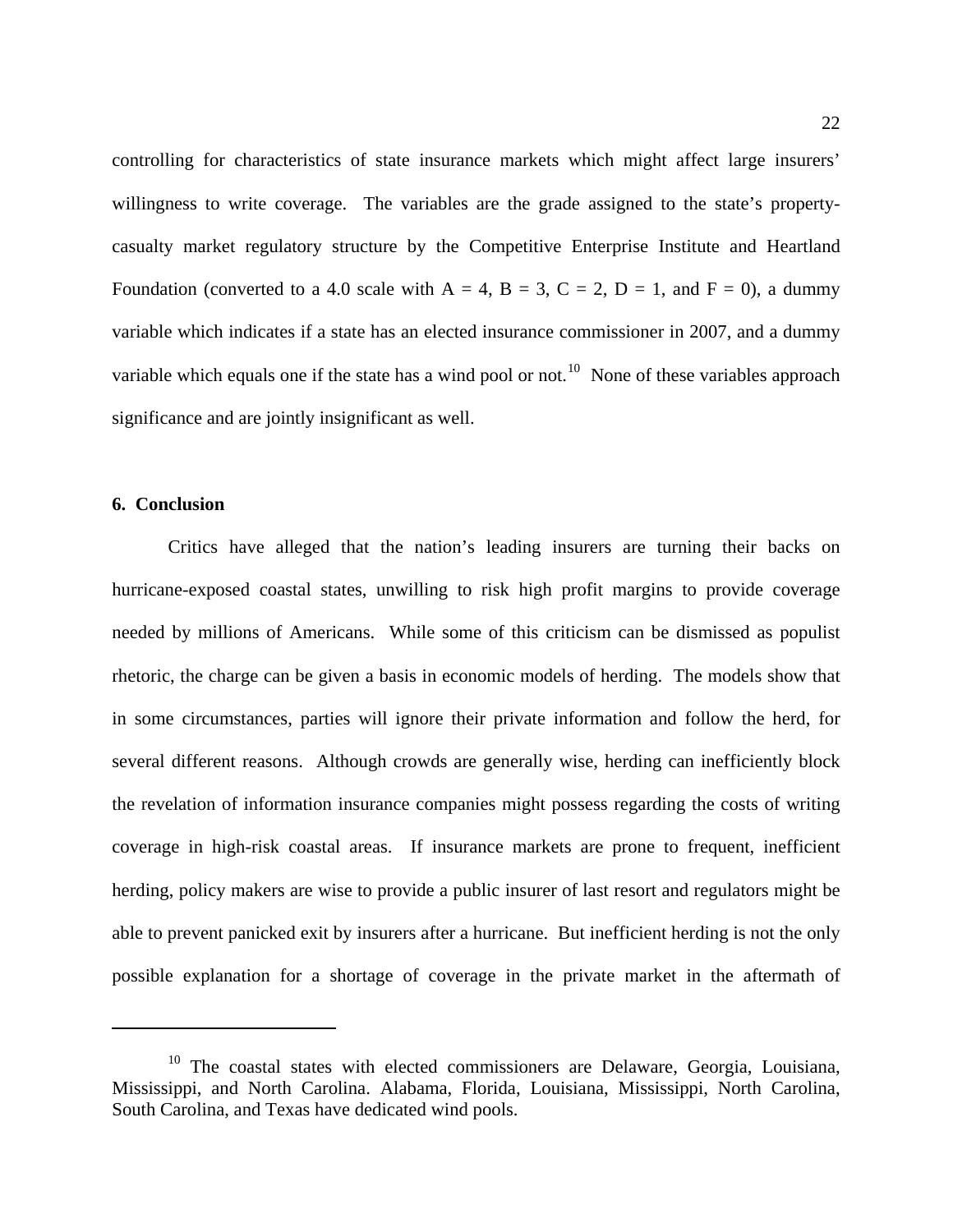Hurricane Katrina. Enforcing below-market premiums through regulation can easily result in a shortage as would any price ceiling. And regulators could contribute to exit from the market through adverse actions and the resulting policy uncertainty.

 Does inefficient herding explain developments in coastal state insurance markets since Katrina? Although a definitive test is not possible (almost any observed pattern could also coincide with efficient exit due to higher risk or cost), major insurers have not abandoned the homeowners' insurance markets of coastal states. At least five out of ten leading insurers have increased their premiums in each coastal state. Herding would imply a high positive correlation between the change in premiums of herding insurers, yet changes in premiums between insurers across states are basically uncorrelated. I find some evidence that insurers with especially large market shares have tended to reduce insurance written, but a scaling back by a few over-exposed companies does not constitute a stampede out of these markets. I have documented a number of questionable actions by state policy makers which have either unnecessarily increased insurers' costs and contributed to policy uncertainty, which should reduce the willingness of insurers to write coverage for fear of regulators' future blunders.

 Many of the policy actions which undermine genuine markets for hurricane insurance seem almost inevitable politically. The law of concentrated benefits and diffuse costs is one of the fundamental propositions of public choice. Coastal residents benefit handsomely from subsidized insurance and other regulatory measures, while the costs are spread out over the much more numerous insurance policy holders or taxpayers in a state. State politicians seem inevitably destined to use whatever discretion they possess to benefit coastal constituents, even if these actions in the long run undermine a tenable market for hurricane insurance. Policy uncertainty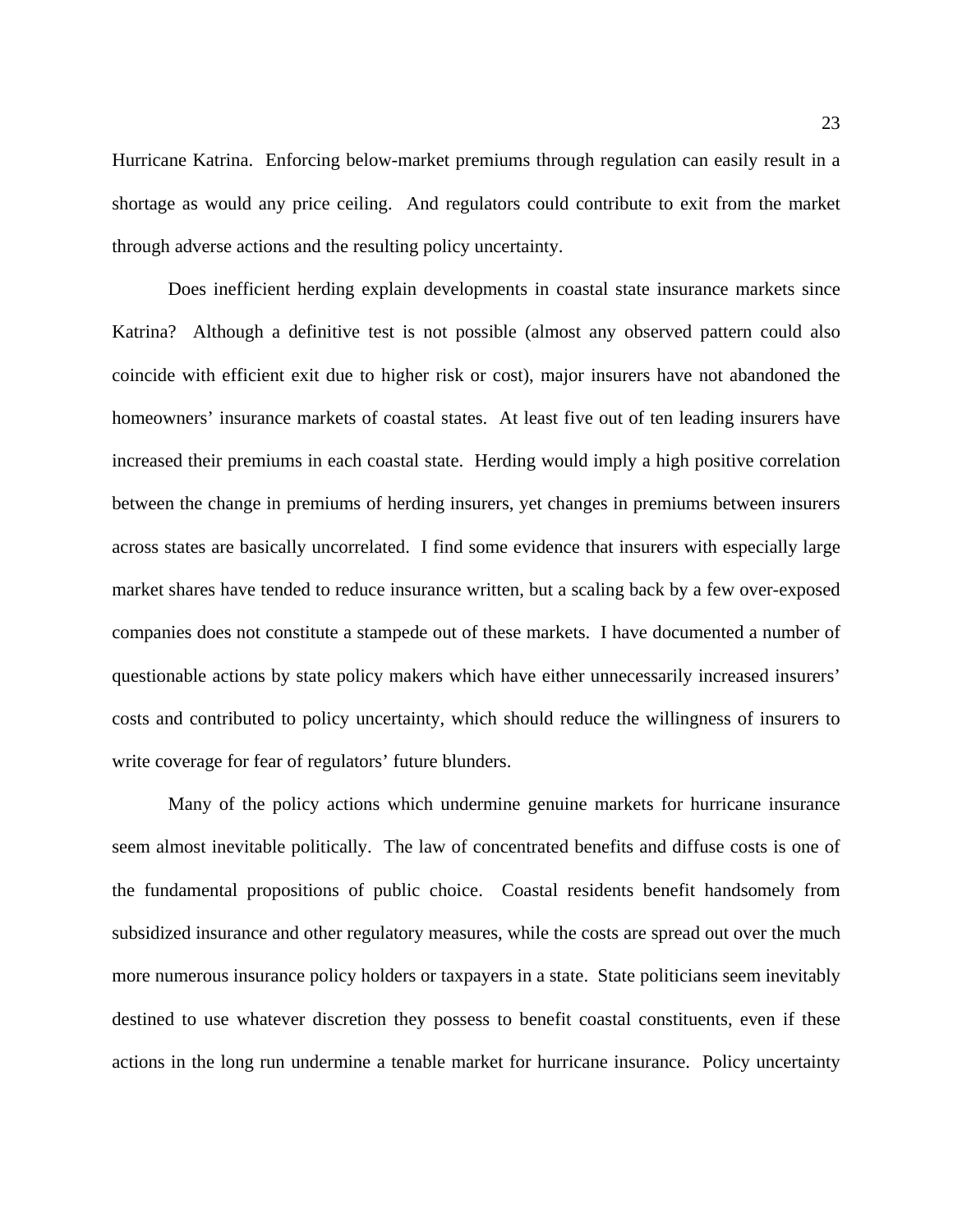seems to be an inevitable consequence of time inconsistent state insurance regulation.<sup>11</sup> If this is so, a solution to the dilemma will be difficult. Shifting regulation to the federal government may address the problem. One the one hand, the costs of coastal insurance subsidies and other poor policies will be even more widely dispersed, which might worsen the problem. But federal regulation might restrict the local discretion; members of Congress from coastal states will try to shape regulation, but may lack discretionary control over regulatory decisions. It may be easier to tie the hands of a federal regulator than state regulators.

<span id="page-26-0"></span><u>.</u>

 $11$  On the political economy of insurance regulation, see Meier (1991).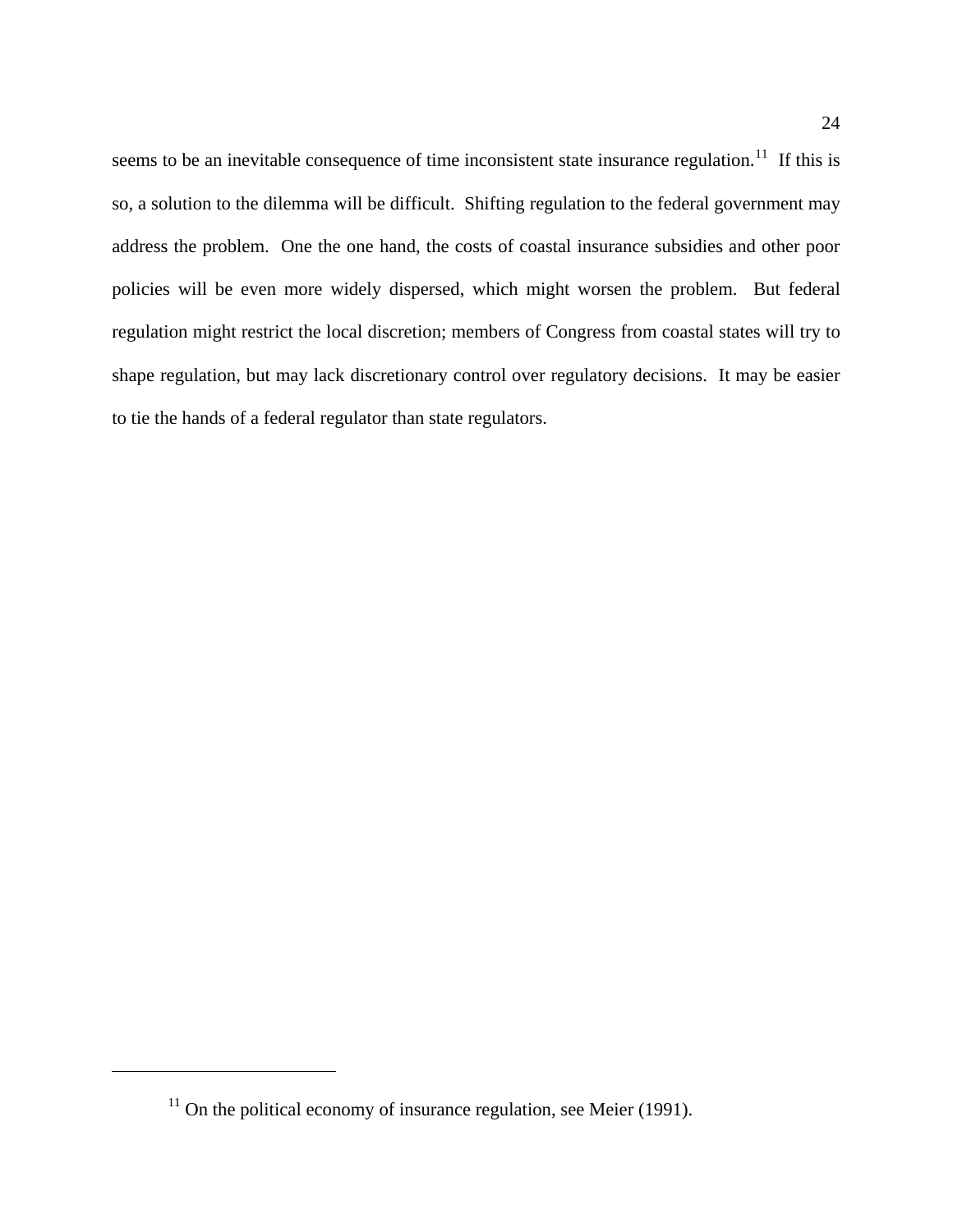#### **References**

Banerjee, Abhijit V. 1992. "A Simple Model of Herd Behavior." *Quarterly Journal of Economics*, 107: 797-817.

Bikhchandani, Sushil, David Hirshleifer, and Ivo Welch. 1992. "A Theory of Fads, Fashion, Custom, and Cultural Change as Information Cascades." *Journal of Political Economy*, 100: 992-1026.

Binderup, Kara D. 2006. "Significant Insurance Litigation Post-Hurricane Katrina." *Journal of Insurance Regulation*, 26: 109-115.

Born, Patricia, and W. Kip Viscusi. 2006. "The Catastrophic Effects of Natural Disasters on Insurance Markets." *Journal of Risk and Uncertainty*, 33(1-2): 55.72.

Carden, William A. 2009. "Sound and Fury: Rhetoric and Rebound after Katrina." *Journal of Business Valuation and Economic Loss Analysis*, Volume 4, Issue 2, Article 2.

Chamlee-Wright, Emily. 2007. "The Long Road Back: Signal Noise in the Post Katrina Context." *The Independent Review*, 12(2): 235-259.

Emanuel, Kerry. 2005. "Increasing Destructiveness of Tropical Cyclones over the Past 30 Years." *Nature*, 4 August 2005, pp. 686-88.

Emanuel, Kerry. 2008. "The Hurricane-Climate Connection." *Bulletin of the American Meteorological Society*, 89(5): ES10-ES20.

Fronstin, Paul, and Alphonse Holtman. 1994. "The Determinants of Residential Property Damage Cause by Hurricane Andrew." *Southern Economic Journal*, 61:387-397.

Grace, Martin F., Robert W. Klein, and Zhiyong Liu. 2006. "Increased Hurricane Risk and Insurance Market Responses." *Journal of Insurance Regulation*, 26: 3-32.

Higgs, Robert. 1997. "Regime Uncertainty: Why the Great Depression Lasted So Long and Why Prosperity Returned After the War." *The Independent Review*, 1(4): 561-590.

Klotzbach, Philip J. 2006. "Trends in Global Tropical Cyclone Activity over the Past Twenty Years (1986-2005)." *Geophysical Research Letters*, 33: 805-808.

Klotzbach, Philip J., and William M. Gray. 2006. "Causes of the Unusually Destructive 2004 Atlantic Basin Hurricane Season." *Bulletin of the American Meteorological Society*, 87(10): 1325-1333.

Kunreuther, Howard. 1998. "Insurability Conditions and the Supply of Coverage." In *Paying the Price*, edited by H. Kunreuther and R. J. Roth, pp.17-50. Washington DC: Joseph Henry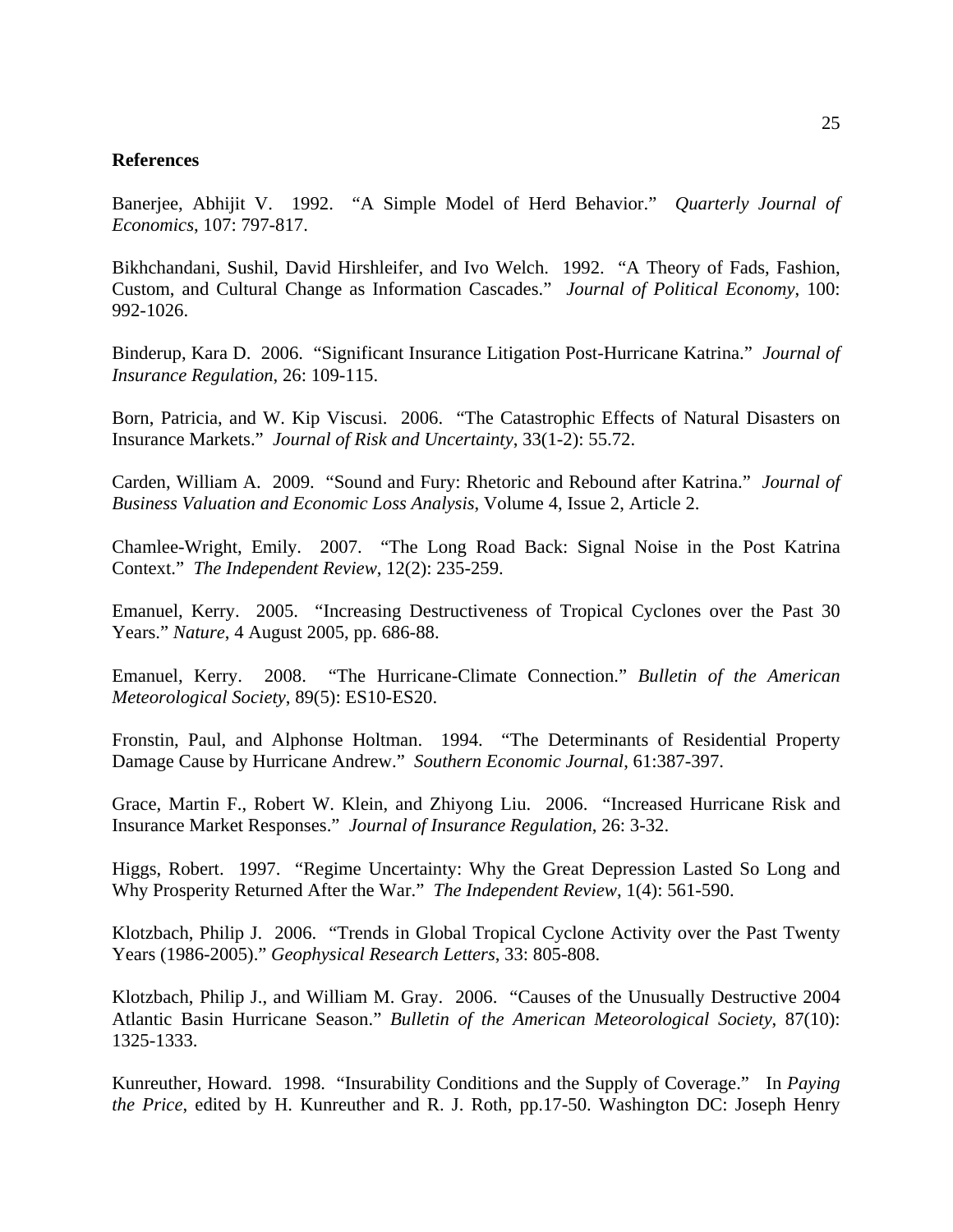Press.

Kunreuther, Howard, Jacqueline Meszaros, Robin M. Hogarth, and Mark Spranca. 1995. "Ambiguity and Underwriter Decision Processes." *Journal of Economic Behavior and Organization*, 26: 337-352.

Lecomte, Eugene, and Karen Gahagan. 1998. "Hurricane Insurance Protection in Florida," in *Paying the Price*, edited by H. Kunreuther and R. J. Roth, pp.97-123. Washington DC: Joseph Henry Press.

Meier, Kenneth J. 1991. "The Politics of Insurance Regulation." *Journal of Risk and Insurance*, 58(4): 700-713.

Mileti, Dennis S. 1999. *Disasters by Design*. Washington DC: Joseph Henry Press.

Peacock, Bill. 2008. "Unintended Consequences: Regulation of Policy Forms and the Mold Crisis." *Texas Public Policy Foundation Policy Brief*, October, Available at: http://www.texaspolicy.com/pdf/2008-10-PB10-moldcrisis-bp.pdf

Pielke Jr., R. A., C. Landsea, M. Mayfield, J. Laver, R. Pasch. 2005. "Hurricanes and Global Warming." *Bulletin of American Meteorological Society*, 86(11): 571-75.

Pompe, Jeffrey J., and James R. Rinehart. 2008. "Property Insurance for Coastal Residents: Government's 'Ill-Wind.'" *The Independent Review*, 13(2): 189-207.

Scharfstein, David S., and Jeremy C. Stein. 1990. "Herd Behavior and Investment." *American Economic Review*, 80: 465-479.

Skarbek, David. 2008. "Occupation Licensing and Asymmetric Information: Post-Hurricane Evidence from Florida." *Cato Journal*, 28(1): 73-82.

Taylor, Gene. 2008. "Federal Insurance Reform after Katrina." *Mississippi Law Journal*, 77: 783-793.

Webster, P. J., G. J. Holland, J. A. Curry, and H. R. Change. 2005. "Changes in Tropical Cyclone Number, Duration, and Intensity in a Warming Environment." *Science*, 309: 1844-46.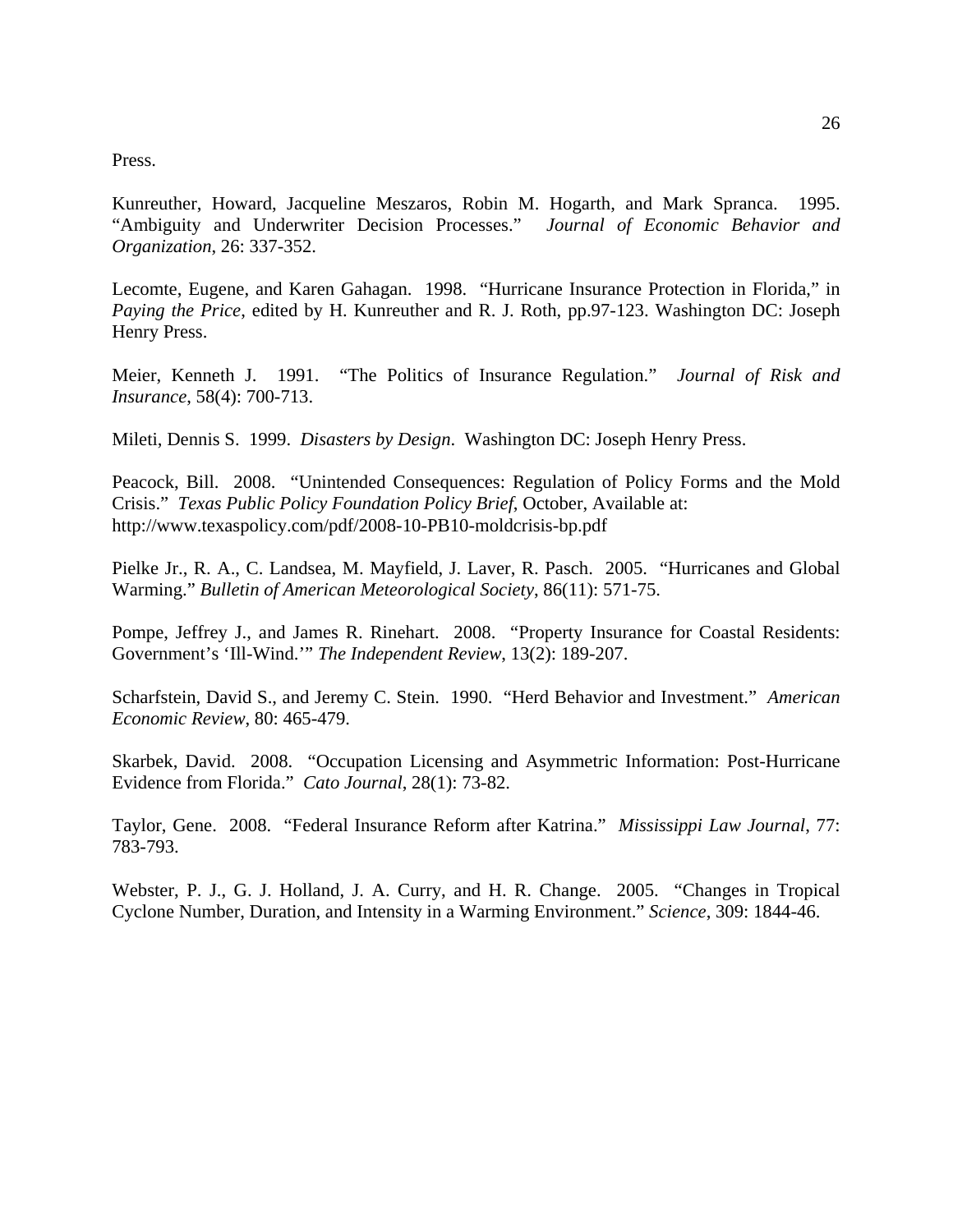### **Table 1: Variable Definitions and Sources**

| Variable            | Definition and Source                                        |  |  |  |  |
|---------------------|--------------------------------------------------------------|--|--|--|--|
| Change in Premiums  | Percentage difference between actual premiums and            |  |  |  |  |
|                     | projected premiums for the company in 2007 based on          |  |  |  |  |
|                     | 2005 premiums and percentage change in total state           |  |  |  |  |
|                     | homeowners premiums between 2005 and 2007; source is         |  |  |  |  |
|                     | the Insurance Information Institute.                         |  |  |  |  |
| Exposure            | Proportion of property in state which has coastal exposure   |  |  |  |  |
|                     | multiplied by the probability of a landfall of a major       |  |  |  |  |
|                     | hurricane; sources Insurance Information Institute and       |  |  |  |  |
|                     | National Hurricane Center.                                   |  |  |  |  |
| <b>Market Share</b> | Proportion of homeowners insurance premiums in state in      |  |  |  |  |
|                     | 2005.                                                        |  |  |  |  |
| <b>CEI</b> Grade    | Letter grade for state's property-casualty insurance market  |  |  |  |  |
|                     | assigned by the Competitive Enterprise Institute and the     |  |  |  |  |
|                     | Heartland Institute, letter grades converted to a 4.0 scale, |  |  |  |  |
|                     | with 4 for A, 3 for B, 2 for C, 1 for D, and 0 for F.        |  |  |  |  |

## **Table 2: State Homeowners Markets, 2005-2007**

| <b>State</b>   | Number of<br>Companies<br>with 1% Share | Herfindahl-<br>Hircschmann<br>Index, 2007 | <b>New Entrants</b><br>in State Market,<br>2005-2007 | Number of<br>Companies<br>with Increase in |
|----------------|-----------------------------------------|-------------------------------------------|------------------------------------------------------|--------------------------------------------|
|                |                                         |                                           |                                                      | Premiums                                   |
| Alabama        | 16                                      | 1485                                      | 3                                                    | 6                                          |
| Connecticut    | 22                                      | 647                                       | $\overline{2}$                                       | 8                                          |
| Delaware       | 17                                      | 1240                                      | $\mathbf{1}$                                         | 7                                          |
| Florida        | 28                                      | 699                                       | 9                                                    | 6                                          |
| Georgia        | 14                                      | 1349                                      | $\mathbf{1}$                                         | 6                                          |
| Louisiana      | 18                                      | 1553                                      | 1                                                    | 5                                          |
| Maine          | 23                                      | 554                                       | $\mathbf{1}$                                         | 5                                          |
| Maryland       | 13                                      | 1152                                      | $\overline{0}$                                       | 6                                          |
| Massachusetts  | 27                                      | 508                                       | $\overline{4}$                                       | 7                                          |
| Mississippi    | 13                                      | 1458                                      | $\mathbf{1}$                                         | 7                                          |
| New Hampshire  | 24                                      | 590                                       | $\overline{2}$                                       | 5                                          |
| New Jersey     | 22                                      | 644                                       | $\mathbf{1}$                                         | 6                                          |
| New York       | 17                                      | 895                                       | 1                                                    | 7                                          |
| North Carolina | 14                                      | 1011                                      | $\mathbf{1}$                                         | 7                                          |
| Rhode Island   | 21                                      | 671                                       | $\overline{4}$                                       | 8                                          |
| South Carolina | 16                                      | 1124                                      | $\overline{4}$                                       | 6                                          |
| Texas          | 14                                      | 1410                                      | 9                                                    | 8                                          |
| Virginia       | 12                                      | 1110                                      | $\boldsymbol{0}$                                     | 7                                          |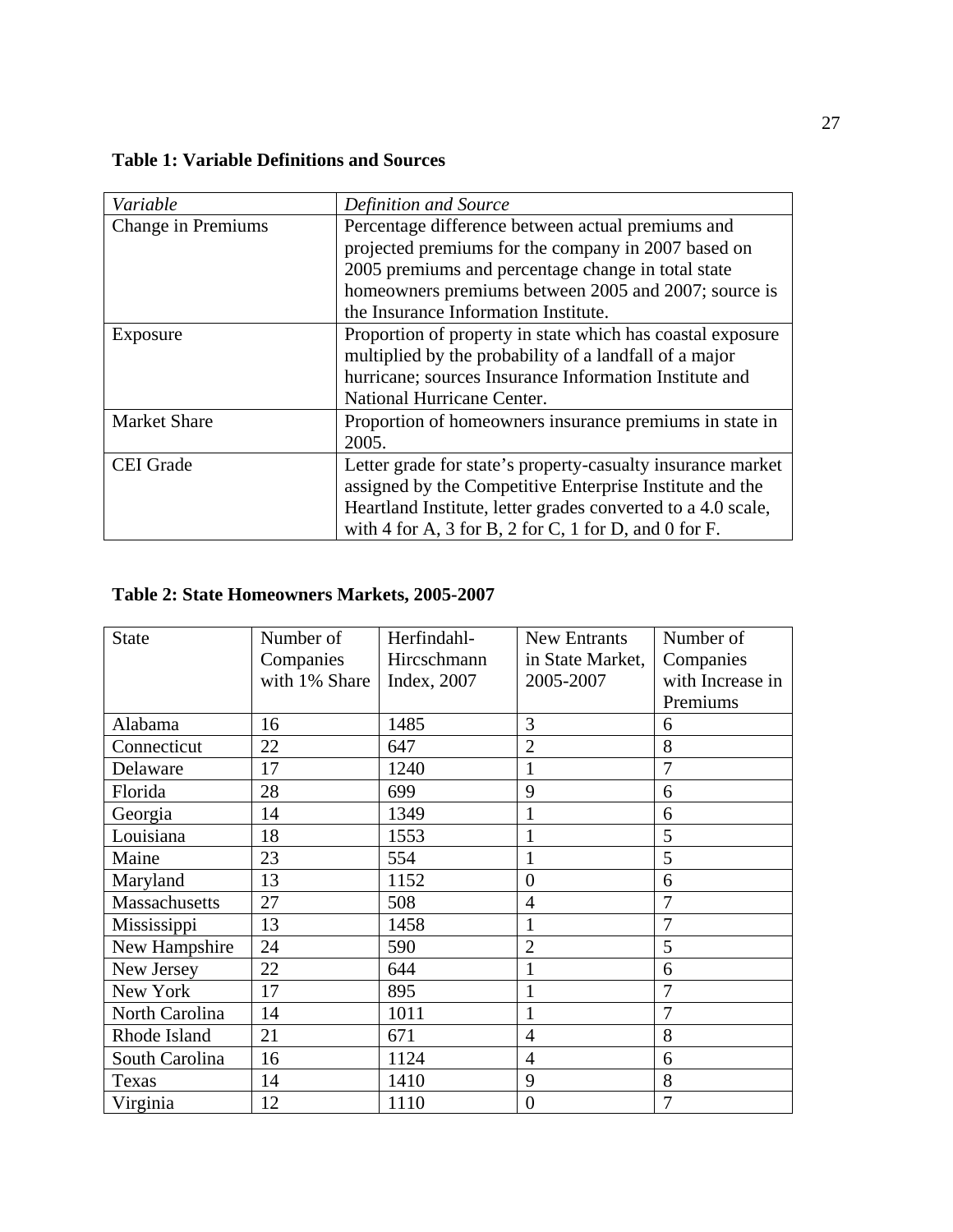|              | All          | AIG     | Chubb   | Liberty | <b>USAA</b> | Zurich  | Traveller's | Nationwide | Hartford |
|--------------|--------------|---------|---------|---------|-------------|---------|-------------|------------|----------|
|              | <b>State</b> |         |         | Mutual  |             |         |             |            |          |
| <b>State</b> | $-.230$      | $+.641$ | $+.041$ | $+.018$ | $+.159$     | $-.058$ | $-.038$     | $-.192$    | $-.209$  |
| Farm         |              |         |         |         |             |         |             |            |          |
| All State    |              | $-.214$ | $-.080$ | $+.018$ | $-.348$     | $+.002$ | $+.693$     | $+.616$    | $+.128$  |
| <b>AIG</b>   |              |         | $+.206$ | $+.139$ | $-.177$     | $-.427$ | $-.262$     | $-.123$    | $-.079$  |
| Chubb        |              |         |         | .495    | $+.139$     | $-.019$ | $-.163$     | $-.297$    | $+.376$  |
| $&$ Son      |              |         |         |         |             |         |             |            |          |
| Liberty      |              |         |         |         | $-.438$     | $-.147$ | $+.103$     | $+.017$    | $-.247$  |
| Mutual       |              |         |         |         |             |         |             |            |          |
| <b>USAA</b>  |              |         |         |         |             | $+.370$ | $-.381$     | $-.101$    | $-.026$  |
| Zurich       |              |         |         |         |             |         | $-.013$     | $+.094$    | $-.259$  |
| Travel'rs    |              |         |         |         |             |         |             | $+.628$    | $+.037$  |
| Nation-      |              |         |         |         |             |         |             |            | $-.424$  |
| Wide         |              |         |         |         |             |         |             |            |          |

**Table 3: Correlations Between Premium Changes Across States** 

**Table 4: Regression Analysis of Change in Premiums** 

| Constant                 | $.0675**$      | .0543          | .0698     | .0619     |
|--------------------------|----------------|----------------|-----------|-----------|
|                          | (2.22)         | (1.23)         | (1.39)    | (1.07)    |
|                          |                |                |           |           |
| Exposure                 | $-2.61$        | $-2.58$        | $-3.19$   | $-3.15$   |
|                          | (1.35)         | (1.41)         | (1.53)    | (1.59)    |
| <b>Market Share</b>      | $-329*$        | $-.180$        | $-342**$  | $-.207$   |
| 2005                     | (1.93)         | (0.96)         | (2.02)    | (1.08)    |
| <b>CEI</b> Grade         |                |                | $-.00174$ | $-.00176$ |
|                          |                |                | (0.14)    | (0.13)    |
| Elected                  |                |                | $-.0185$  | $-.0198$  |
| Commissioner             |                |                | (0.54)    | (0.63)    |
| Wind Pool                |                |                | .0335     | .0319     |
|                          |                |                | (0.90)    | (0.89)    |
|                          |                |                |           |           |
| Adjusted $R^2$           | .0302          | .0598          | .0184     | .0475     |
| Company Fixed<br>Effects | N <sub>o</sub> | N <sub>o</sub> | Yes       | Yes       |

Absolute t-statistics based on robust standard errors in parentheses. \*\* and \* indicate significance at the .05 and .10 levels respectively on two-tailed tests.